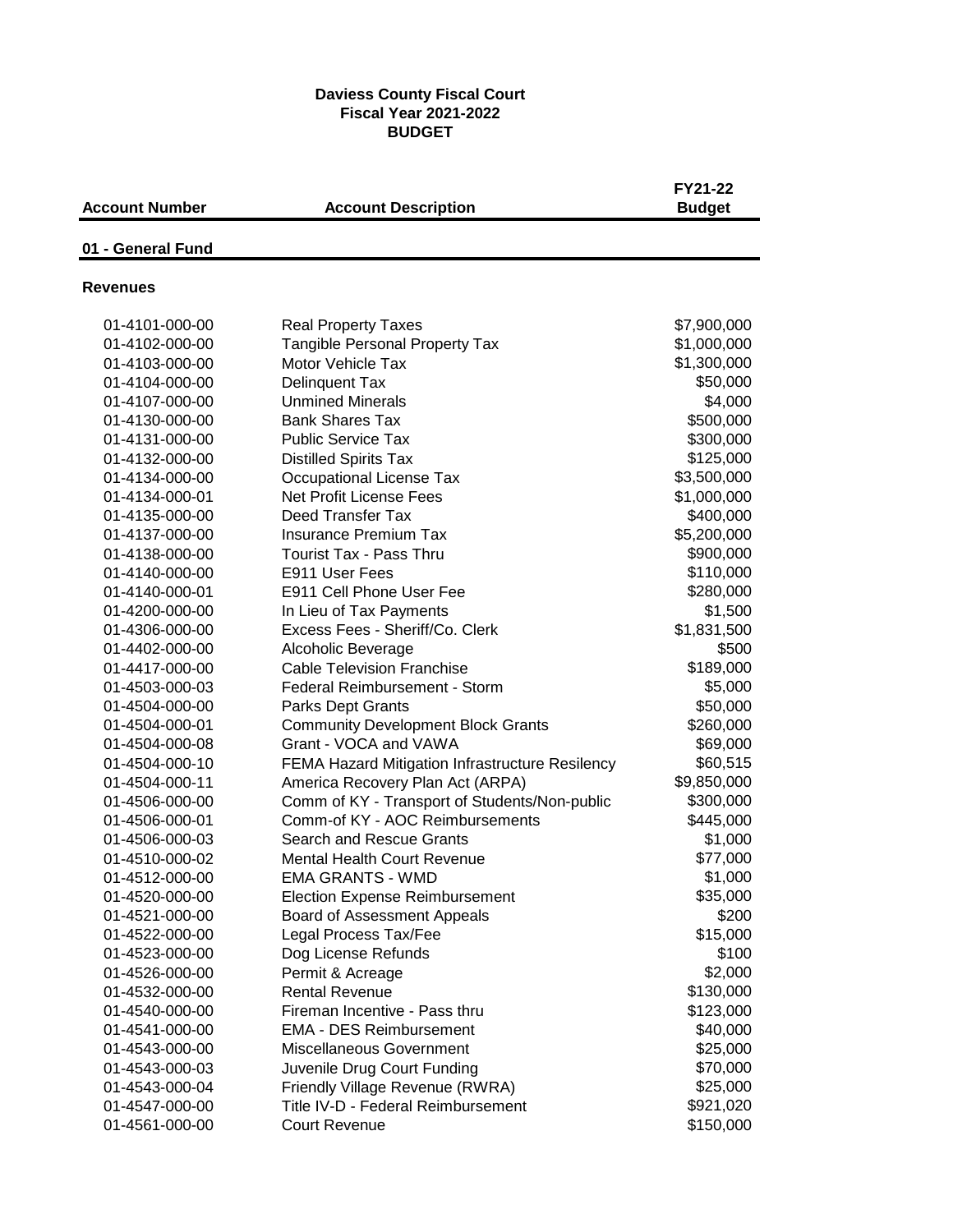| 01-4612-000-00            | <b>Animal Shelter Revenue</b>                | \$135,000     |
|---------------------------|----------------------------------------------|---------------|
| 01-4701-000-00            | <b>Vending Commissions</b>                   | \$50          |
| 01-4703-000-01            | Parks & Recreation - Programs                | \$40,000      |
| 01-4704-000-00            | <b>Surplus Equipment Sales</b>               | \$1,000       |
| 01-4705-000-00            | <b>Land Sales</b>                            | \$10,000      |
| 01-4706-000-00            | <b>Material Sales</b>                        | \$10,000      |
| 01-4707-000-00            | Farm Income                                  | \$3,500       |
| 01-4711-000-00            | Levy Trust - Land Rent                       | \$40,000      |
| 01-4731-000-00            | Miscellaneous                                | \$40,000      |
| 01-4731-000-01            | <b>Street Lighting District Revenue</b>      | \$200,000     |
| 01-4733-000-00            | <b>Insurance Reimbursement</b>               | \$10,000      |
| 01-4799-000-01            | Juvenile Justice Grants                      | \$10,000      |
| 01-4806-000-00            | Interest Income                              | \$140,000     |
| 01-4901-000-00            | Surplus Prior Year                           | \$8,300,000   |
| 01-4901-000-04            | Surplus Prior Year Bond Proceeds             | \$1,200,000   |
| 01-4901-000-05            | Surplus Prior Year - Infrastructure          | \$1,000,000   |
| 01-4910-000-01            | Transfer In - LGEA Cash Flow Repay           | \$200,000     |
| 01-4909-000-00            | Transfer Out - Road                          | (\$2,971,777) |
| 01-4909-000-01            | <b>Transfer Out - Detention Center</b>       | (\$2,307,966) |
| 01-4909-000-02            | Transfer Out - Bond Fund - Complex           | (\$116,500)   |
| 01-4909-000-03            | Transfer Out - Bond Fund - Tourist Tax       | (\$300,000)   |
| 01-4909-000-04            | Transfer Out - Bond Fund - Convention Center | (\$2,000,000) |
| 01-4909-000-05            | Transfer Out - Economic Development Fund     | (\$100,000)   |
| 01-4909-000-07            | Transfer Out - LGEA Cash Flow Adv            | (\$200,000)   |
| 01-4909-000-09            | Transfer Out - Public Safety Radio System    | (\$590,000)   |
| 01-4909-000-10            | Transfer Out - ARPA Fund                     | (\$9,850,000) |
| <b>Total Revenues</b>     |                                              | \$30,149,642  |
| <b>Expenses</b>           |                                              |               |
| <b>GENERAL GOVERNMENT</b> |                                              |               |
| County Judge/Executive    |                                              |               |
| 01-5001-101-00            | County Judge/Executive Salary                | \$128,000     |
| 01-5001-185-00            | <b>Other Salaries</b>                        | \$75,000      |
| 01-5001-201-00            | Social Security/Medicare                     | \$15,530      |
| 01-5001-202-00            | Retirement                                   | \$54,709      |
| 01-5001-203-00            | Employee Insurance                           | \$40,000      |
| 01-5001-208-00            | Unemployment Insurance                       | \$500         |
| 01-5001-209-00            | <b>Workers Compensation</b>                  | \$550         |
| 01-5001-212-00            | <b>Elected Official -Training Incentive</b>  | \$4,100       |
| 01-5001-445-00            | <b>Office Supplies</b>                       | \$1,000       |
| 01-5001-467-00            | <b>Community Outreach</b>                    | \$10,000      |
| 01-5001-531-00            | <b>Bond Premium</b>                          | \$1,000       |
| 01-5001-569-00            | Registrations, Conf. & Training              | \$7,000       |
| 01-5001-576-00            | Travel                                       | \$3,000       |
| 01-5001-599-00            | Miscellaneous                                | \$500         |
| 01-5001-705-00            | Data Processing                              | \$2,000       |
| 01-5001-709-00            | <b>Furniture &amp; Fixtures</b>              | \$1,000       |
|                           | <b>Total County Judge/Executive</b>          | \$343,889     |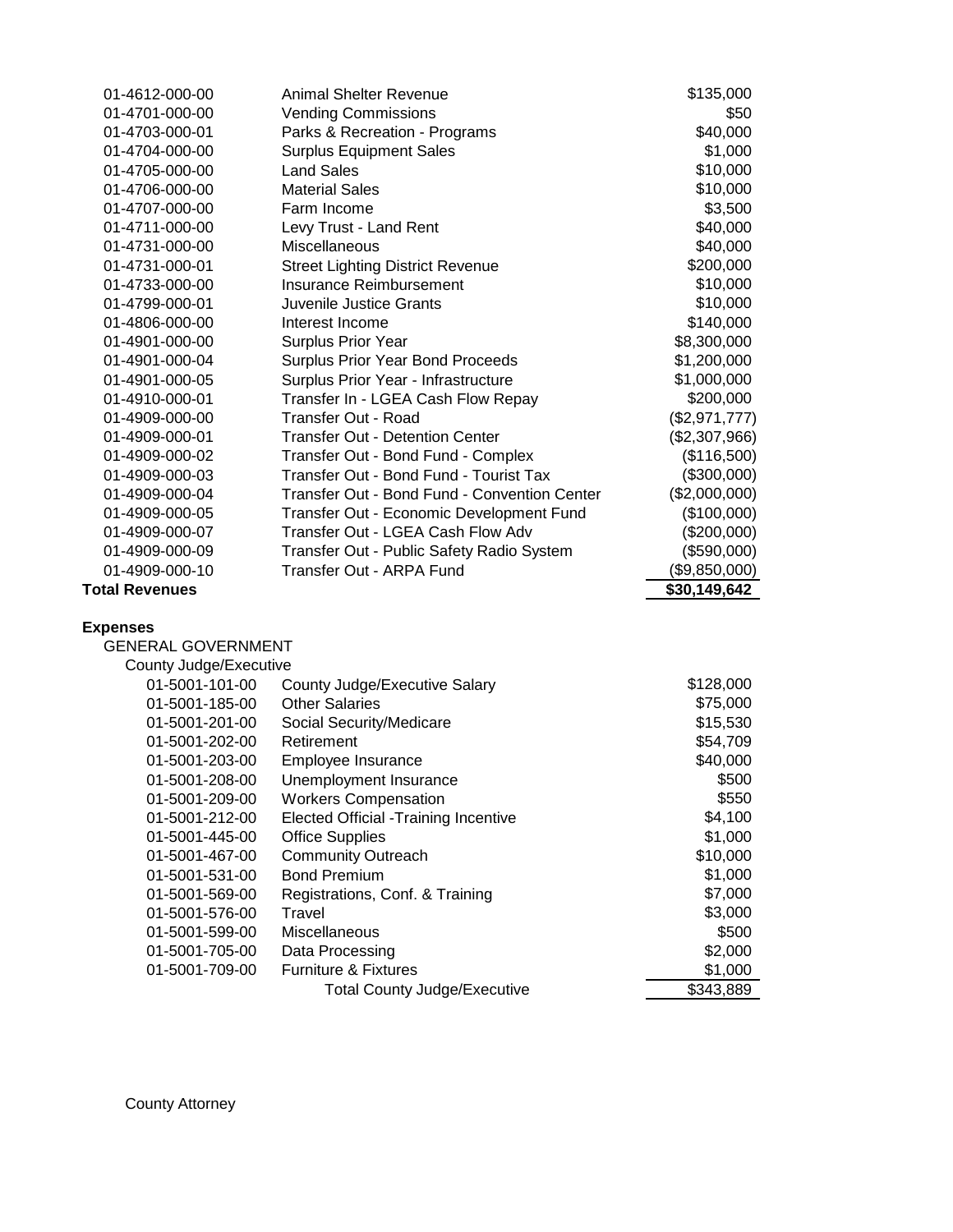| 01-5005-101-00 | <b>County Attorney</b>                   | \$35,000                |
|----------------|------------------------------------------|-------------------------|
| 01-5005-101-01 | County Attorney - Civil Division         | \$56,000                |
| 01-5005-185-00 | Co. Attorney Other Salaries              | \$475,000               |
| 01-5005-185-01 | Co Attorney - Other Salaries - Civil Div | \$89,000                |
| 01-5005-185-03 | Co Attorney - Other Salaries - JDC       | \$61,500                |
| 01-5005-185-04 | Co Attorney - Other Salaries - MHC       | \$56,000                |
| 01-5005-201-00 | Social Security/Medicare                 | \$39,015                |
| 01-5005-201-01 | Social Security/Medicare - Civil Div     | \$11,093                |
| 01-5005-201-02 | Social Security/Medicare - JDC           | \$4,705                 |
| 01-5005-201-03 | Social Security/Medicare - MHC           | \$4,284                 |
| 01-5005-202-00 | Retirement                               | \$137,445               |
| 01-5005-202-01 | <b>Retirement - Civil Division</b>       | \$39,078                |
| 01-5005-202-02 | Retirement - JDC                         | \$16,574                |
| 01-5005-202-03 | <b>Retirement - MHC</b>                  | \$13,474                |
| 01-5005-203-00 | Employee Insurance                       | \$164,000               |
| 01-5005-203-01 | Employee Insurance - Civil               | \$16,000                |
| 01-5005-203-03 | Employee Insurance - MHC                 | \$3,242                 |
| 01-5005-208-00 | Unemployment Insurance                   | \$1,550                 |
| 01-5005-208-01 | Unemployment Insurance - Civil Div       | \$500                   |
| 01-5005-209-00 | <b>Workers Compensation</b>              | \$2,400                 |
| 01-5005-209-01 | Workers Comp Insurance - Civil           | \$250                   |
| 01-5005-329-00 | Janitorial Services - Child Support      | \$4,400                 |
| 01-5005-338-00 | Maintenance and Office Repair - Civil    | \$1,500                 |
| 01-5005-338-01 | Maintenance and Office Repair - CS       | \$1,500                 |
| 01-5005-364-00 | Parking & Office Rental                  | \$42,861                |
| 01-5005-399-00 | <b>Contracted Services - JDC</b>         | \$53,221                |
| 01-5005-445-00 | <b>Office Supplies and Equip</b>         | \$8,000                 |
| 01-5005-445-01 | Office Supplies - Civil                  | \$500                   |
| 01-5005-445-02 | Other Supplies and Materials - JDC       | \$3,500                 |
| 01-5005-563-00 | Postage                                  | \$5,000                 |
| 01-5005-573-00 | Telephone                                | \$8,500                 |
| 01-5005-573-01 | Telephone - Civil                        | \$500                   |
| 01-5005-573-02 | Telephone - JDC                          | \$500                   |
| 01-5005-576-00 | Travel                                   | \$2,000                 |
| 01-5005-705-00 | Data Processing                          | \$9,100                 |
|                | <b>Total County Attorney</b>             | $\overline{$}1,367,192$ |
|                |                                          |                         |

#### Other Governmental Offices

| 01-5010-445-00 | County Clerk - Office Supplies          | \$30,000    |
|----------------|-----------------------------------------|-------------|
| 01-5015-348-00 | <b>Sheriff Program Support</b>          | \$2,383,000 |
| 01-5015-119-00 | Sheriff Wage/Benefit Supplement         | \$223,670   |
| 01-5015-119-02 | COPS Grant                              | \$123,094   |
|                | <b>Total Other Governmental Offices</b> | \$2,759,764 |

#### Coroner

| 01-5020-101-00 | Coroner                   | \$80,000 |
|----------------|---------------------------|----------|
| 01-5020-105-00 | <b>Assistant Coroners</b> | \$68,000 |
| 01-5020-165-00 | Secretary                 | \$43,500 |
| 01-5020-201-00 | Social Security/Medicare  | \$14,650 |
| 01-5020-202-00 | Retirement                | \$33,283 |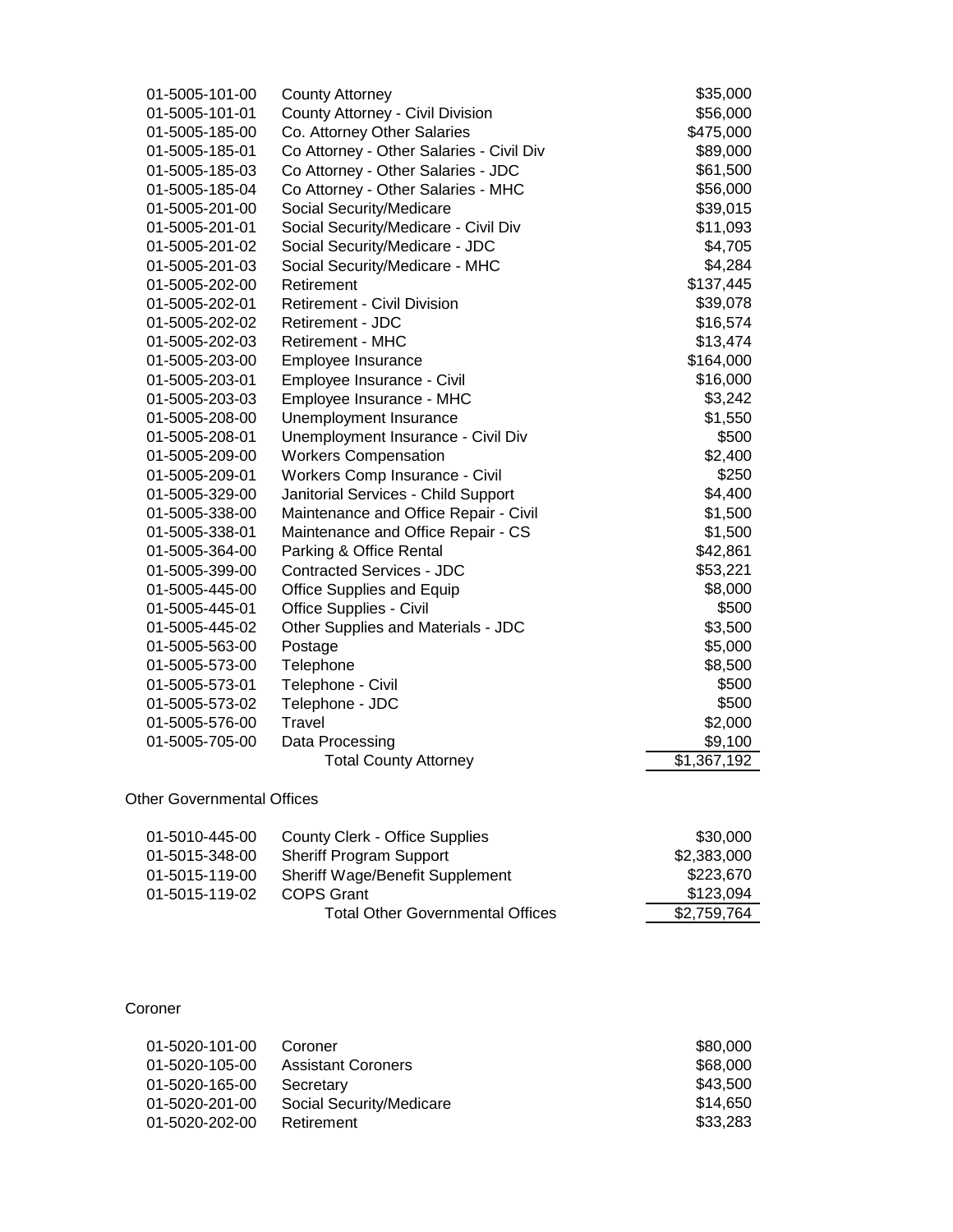| 01-5020-203-00                   | Employee Insurance                            | \$19,000              |
|----------------------------------|-----------------------------------------------|-----------------------|
| 01-5020-208-00                   | Unemployment Insurance                        | \$500                 |
| 01-5020-209-00                   | <b>Workers Compensation</b>                   | \$2,200               |
| 01-5020-210-00                   | <b>Expense Allowance</b>                      | \$16,800              |
| 01-5020-308-00                   | Autopsies/Transport                           | \$10,000              |
| 01-5020-344-00                   | <b>Pauper Burials</b>                         | \$5,000               |
| 01-5020-445-00                   | <b>Office Supplies</b>                        | \$4,000               |
| 01-5020-569-00                   | Registrations, Conf. & Training               | \$5,000               |
| 01-5020-573-00                   | Telephone                                     | \$4,500               |
| 01-5020-576-00                   | Travel                                        | \$3,000               |
| 01-5020-725-00                   | <b>Office Equipment</b>                       | \$7,300               |
|                                  | <b>Total Coroner</b>                          | \$316,733             |
| <b>Fiscal Court</b>              |                                               |                       |
|                                  | <b>Fiscal Court - Commissioners</b>           | \$176,000             |
| 01-5025-101-00<br>01-5025-185-00 | <b>Other Salaries</b>                         |                       |
| 01-5025-201-00                   |                                               | \$200,000<br>\$28,764 |
|                                  | Social Security/Medicare                      |                       |
| 01-5025-202-00                   | Retirement                                    | \$101,332             |
| 01-5025-203-00                   | Employee Insurance                            | \$96,000              |
| 01-5025-208-00                   | Unemployment Insurance                        | \$1,500               |
| 01-5025-209-00                   | <b>Workers Compensation</b>                   | \$1,100               |
| 01-5025-210-01                   | <b>Fiscal Court Meeting Expenses</b>          | \$30,000              |
| 01-5025-212-00                   | <b>Elected Official Training Incentive</b>    | \$16,864              |
| 01-5025-302-00                   | Rewards & Advertising                         | \$2,000               |
| 01-5025-348-00                   | Supplies & Materials                          | \$5,000               |
| 01-5025-445-00                   | <b>Office Supplies</b>                        | \$12,000              |
| 01-5025-531-00                   | <b>Bond Premiums</b>                          | \$1,000               |
| 01-5025-551-00                   | Memberships                                   | \$3,000               |
| 01-5025-569-00                   | Registrations, Conf. & Training               | \$25,000              |
| 01-5025-571-00                   | Renewals & Repairs                            | \$6,000               |
| 01-5025-573-00                   | Telephone                                     | \$25,000              |
| 01-5025-576-00                   | <b>Commissioners Travel</b>                   | \$6,000               |
| 01-5025-576-01                   | <b>Employee Travel</b>                        | \$2,000               |
| 01-5025-599-00                   | Miscellaneous                                 | \$500                 |
| 01-5025-709-00                   | <b>Furniture &amp; Fixtures</b>               | \$1,000               |
| 01-5025-725-00                   | <b>Office Equipment</b>                       | \$15,000              |
|                                  | <b>Total Fiscal Court</b>                     | \$755,060             |
| Property Valuation Administrator |                                               |                       |
| 01-5030-367-00                   | PVA - Statutory Contribution                  | \$256,800             |
|                                  | <b>Total Property Valuation Administrator</b> | \$256,800             |
|                                  |                                               |                       |
| <b>Board of Assessment</b>       |                                               |                       |
| 01-5035-191-00                   | <b>Board of Assessment</b>                    | \$2,000               |
|                                  | <b>Total Board of Assessment</b>              | \$2,000               |
| <b>County Treasurer</b>          |                                               |                       |
| 01-5040-102-00                   | <b>County Treasurer</b>                       | \$130,000             |
| 01-5040-185-00                   | <b>Other Salaries</b>                         | \$184,000             |
|                                  |                                               |                       |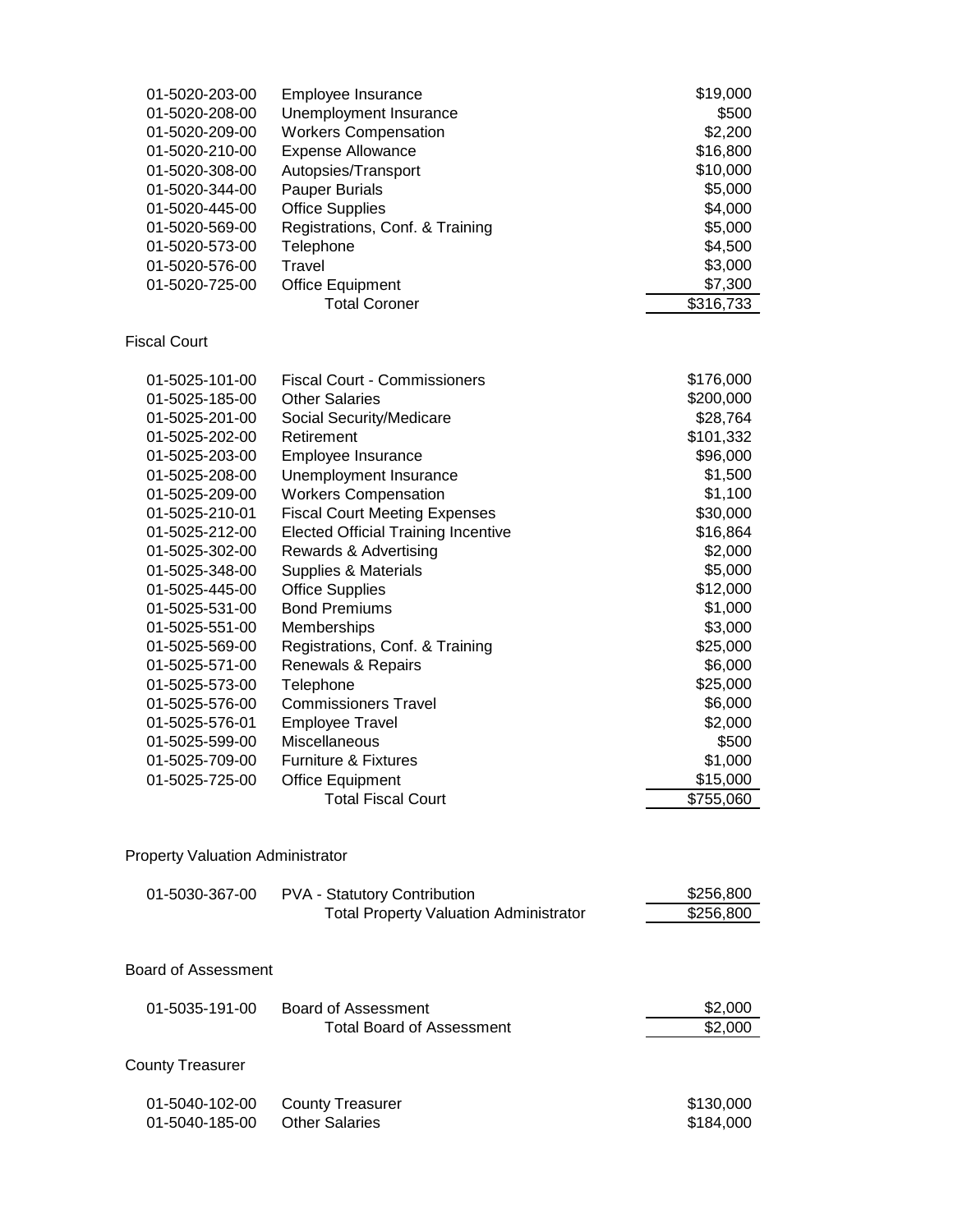| 01-5040-201-00 | Social Security/Medicare        | \$24,021  |
|----------------|---------------------------------|-----------|
| 01-5040-202-00 | Retirement                      | \$84,623  |
| 01-5040-203-00 | Employee Insurance              | \$42,000  |
| 01-5040-208-00 | Unemployment Insurance          | \$800     |
| 01-5040-209-00 | <b>Workers Compensation</b>     | \$1,100   |
| 01-5040-445-00 | <b>Office Supplies</b>          | \$500     |
| 01-5040-531-00 | <b>Bond Premium</b>             | \$750     |
| 01-5040-551-00 | Memberships                     | \$250     |
| 01-5040-569-00 | Registrations, Conf. & Training | \$3,500   |
| 01-5040-705-00 | Data Processing Equipment       | \$1,000   |
| 01-5040-705-01 | <b>Accounting Software</b>      | \$25,000  |
| 01-5040-725-00 | Office Equipment                | \$1,000   |
|                | <b>Total County Treasurer</b>   | \$498,544 |
|                |                                 |           |

Office of Human Resources

| 01-5046-185-00 | <b>Other Salaries</b>                  | \$36,000 |
|----------------|----------------------------------------|----------|
| 01-5046-201-00 | Social Security/Medicare               | \$2,754  |
| 01-5046-202-00 | Retirement                             | \$9,702  |
| 01-5046-203-00 | Employee Insurance                     | \$10,000 |
| 01-5046-208-00 | Unemployment Insurance                 | \$200    |
| 01-5046-209-00 | <b>Workers Compensation</b>            | \$150    |
| 01-5046-445-00 | <b>Office Supplies</b>                 | \$500    |
| 01-5046-551-00 | Memberships                            | \$600    |
| 01-5046-569-00 | Registrations, Conf. & Training        | \$4,000  |
| 01-5046-594-00 | Health, Wellness, and Safety           | \$10,000 |
| 01-5046-595-00 | <b>Education and Testing</b>           | \$500    |
| 01-5046-705-01 | <b>Accounting Software</b>             | \$2,000  |
| 01-5046-709-00 | <b>Furniture and Fixtures</b>          | \$500    |
| 01-5046-725-00 | <b>Office Equipment</b>                | \$22,000 |
|                | <b>Total Office of Human Resources</b> | \$98,906 |

# Information Systems Department

| 01-5057-129-00 | <b>Data Processing Salaries</b>             | \$136,000 |
|----------------|---------------------------------------------|-----------|
| 01-5057-201-00 | Social Security/Medicare                    | \$10,404  |
| 01-5057-202-00 | Retirement                                  | \$36,652  |
| 01-5057-203-00 | Employee Insurance                          | \$30,000  |
| 01-5057-208-00 | Unemployment Insurance                      | \$400     |
| 01-5057-209-00 | <b>Workers Compensation</b>                 | \$150     |
| 01-5057-333-00 | Maintenance Agreements                      | \$25,600  |
| 01-5057-569-00 | Registrations, Conf. & Training             | \$3,400   |
| 01-5057-573-00 | Telephone                                   | \$3,100   |
| 01-5057-599-00 | <b>Supplies</b>                             | \$1,000   |
| 01-5057-705-00 | Data Processing Equipment                   | \$35,000  |
|                | <b>Total Information Systems Department</b> | \$281,706 |

## Law Librarian

| 01-5060-101-00 Law Librarian |                     | \$600 |
|------------------------------|---------------------|-------|
|                              | Total Law Librarian | \$600 |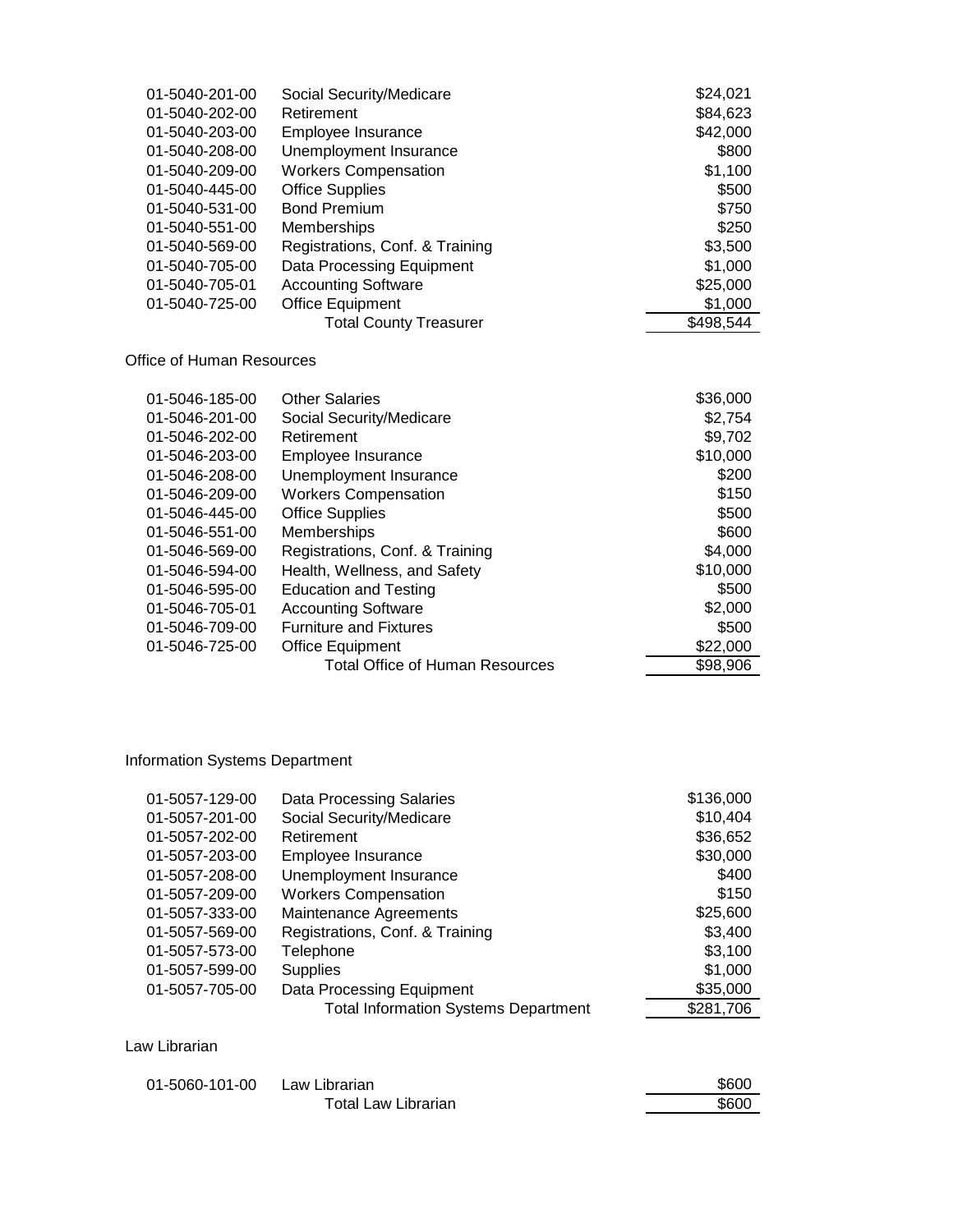| <b>Election Expenses</b>             |                                               |             |
|--------------------------------------|-----------------------------------------------|-------------|
| 01-5065-191-00                       | <b>Election Board</b>                         | \$17,000    |
| 01-5065-192-00                       | <b>Election Officer Per Diem</b>              | \$110,000   |
| 01-5065-194-00                       | <b>Election Tabulators</b>                    | \$2,000     |
| 01-5065-302-00                       | Advertising                                   | \$28,000    |
| 01-5065-341-00                       | <b>Repair &amp; Transport Voting Machines</b> | \$20,000    |
| 01-5065-347-00                       | Rental - Polling Place                        | \$4,000     |
| 01-5065-348-00                       | <b>Voter Registration</b>                     | \$3,000     |
| 01-5065-445-00                       | <b>Supplies</b>                               | \$118,500   |
| 01-5065-737-00                       | <b>Voting Machines</b>                        | \$951,500   |
|                                      | <b>Total Election Expenses</b>                | \$1,254,000 |
| Oboro Metropolitan Planning & Zoning |                                               |             |
| 01-5070-507-00                       | Metropolitan Planning & Zoning                | \$159,510   |
|                                      | Total Planning & Zoning                       | \$159,510   |
| Economic Development                 |                                               |             |
| 01-5075-309-00                       | County Advocate                               | \$50,000    |
| 01-5075-348-00                       | <b>Incentives</b>                             | \$10,000    |
| 01-5075-348-02                       | <b>Economic Development Corporation</b>       | \$184,000   |
| 01-5075-348-08                       | <b>Convention Center Operations Pass Thru</b> | \$150,000   |
|                                      | <b>Total Economic Development</b>             | \$394,000   |

| Courthouse             |                                 |           |
|------------------------|---------------------------------|-----------|
| 01-5080-175-00         | Courthouse Custodian            | \$45,000  |
| 01-5080-178-00         | Courthouse Overtime             | \$2,000   |
| 01-5080-201-00         | Social Security/Medicare        | \$3,596   |
| 01-5080-202-00         | Retirement                      | \$12,667  |
| 01-5080-203-00         | Employee Insurance              | \$15,000  |
| 01-5080-208-00         | Unemployment Insurance          | \$425     |
| 01-5080-209-00         | <b>Workers Compensation</b>     | \$1,700   |
| 01-5080-329-00         | <b>Janitorial Contract</b>      | \$45,000  |
| 01-5080-348-00         | <b>Materials &amp; Supplies</b> | \$20,000  |
| 01-5080-364-00         | Rental                          | \$500     |
| 01-5080-425-00         | Food - Work Release             | \$500     |
| 01-5080-481-00         | Uniforms                        | \$300     |
| 01-5080-525-00         | Insurance-Building & Contents   | \$15,000  |
| 01-5080-571-00         | Repairs                         | \$20,000  |
| 01-5080-571-01         | Landscaping                     | \$20,000  |
| 01-5080-573-00         | Telephone                       | \$3,000   |
| 01-5080-578-00         | <b>Utilities</b>                | \$140,000 |
| 01-5080-599-00         | Miscellaneous                   | \$500     |
| 01-5080-721-00         | Maintenance Equipment           | \$1,000   |
|                        | <b>Total Courthouse</b>         | \$346,188 |
| <b>Judicial Center</b> |                                 |           |
| 01-5085-175-00         | JC Maintenance Supervisor       | \$60,000  |
| 01-5085-178-00         | Overtime Pay                    | \$1,000   |
| 01-5085-201-00         | Social Security/Medicare        | \$4,667   |
|                        |                                 |           |
|                        |                                 |           |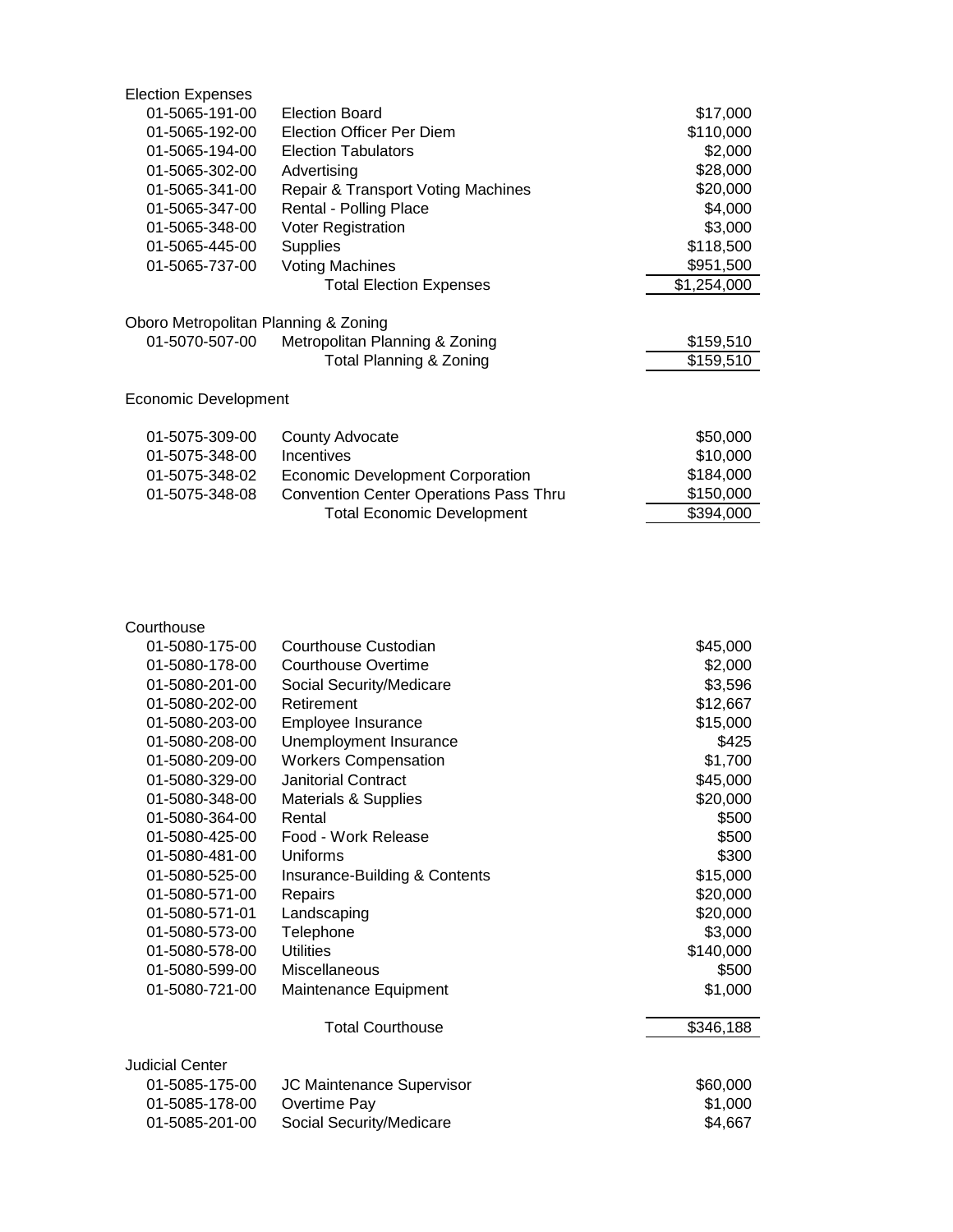| 01-5085-202-00 | Retirement                      | \$14,677  |
|----------------|---------------------------------|-----------|
| 01-5085-203-00 | Employee Insurance              | \$18,000  |
| 01-5085-208-00 | Unemployment Insurance          | \$425     |
| 01-5085-209-00 | <b>Workers Compensation</b>     | \$1,900   |
| 01-5085-329-00 | <b>Janitorial Contract</b>      | \$60,000  |
| 01-5085-348-00 | <b>Materials &amp; Supplies</b> | \$15,000  |
| 01-5085-364-00 | <b>Parking Rental</b>           | \$28,000  |
| 01-5085-425-00 | Food- Work Release              | \$500     |
| 01-5085-445-00 | <b>Office Supplies</b>          | \$250     |
| 01-5085-481-00 | Uniforms                        | \$300     |
| 01-5085-525-00 | Insurance-Building & Contents   | \$35,000  |
| 01-5085-571-00 | Repairs                         | \$25,000  |
| 01-5085-571-03 | Landscaping                     | \$1,000   |
| 01-5085-573-00 | Telephone                       | \$10,500  |
| 01-5085-578-00 | <b>Utilities</b>                | \$140,000 |
| 01-5085-599-00 | Miscellaneous                   | \$500     |
| 01-5085-721-00 | Maintenance Equipment           | \$1,000   |
|                | <b>Total Judicial Center</b>    | \$417,719 |
|                |                                 |           |

County Operations Center

| 01-5086-175-00                   | Complex Maintenance Supervisor        | \$65,000  |
|----------------------------------|---------------------------------------|-----------|
| 01-5086-201-00                   | Social Security/Medicare              | \$4,973   |
| 01-5086-202-00                   | Retirement                            | \$15,639  |
| 01-5086-203-00                   | Employee Insurance                    | \$18,000  |
| 01-5086-208-00                   | Unemployment Insurance                | \$425     |
| 01-5086-209-00                   | <b>Workers Compensation</b>           | \$1,700   |
| 01-5086-329-00                   | <b>Janitorial Contract</b>            | \$10,000  |
| 01-5086-348-00                   | <b>Materials and Supplies</b>         | \$8,000   |
| 01-5086-348-01                   | <b>Maintenance Contracts</b>          | \$3,000   |
| 01-5086-445-00                   | <b>Office Supplies</b>                | \$3,500   |
| 01-5086-481-00                   | Uniforms                              | \$300     |
| 01-5086-525-00                   | Insurance                             | \$27,000  |
| 01-5086-571-00                   | Repairs                               | \$10,000  |
| 01-5086-571-01                   | Landscaping                           | \$1,000   |
| 01-5086-573-00                   | Telephone                             | \$3,000   |
| 01-5086-578-00                   | <b>Utilities</b>                      | \$60,000  |
| 01-5086-595-00                   | <b>Educational Training</b>           | \$1,500   |
| 01-5086-599-00                   | Miscellaneous                         | \$500     |
| 01-5086-721-00                   | Maintenance Equipment                 | \$1,000   |
|                                  | <b>Total County Operations Center</b> | \$234,537 |
| Robert M. Kirtley Judicial Annex |                                       |           |
| 01-5087-329-00                   | <b>Janitorial Contract</b>            | \$17,000  |
| 01-5087-348-00                   | <b>Maintenance Contracts</b>          | \$5,500   |
| 01-5087-571-00                   | Repairs and Maintenance               | \$10,000  |
| 01-5087-578-00                   | Utilities                             | \$35,000  |
|                                  | <b>Total Kirtley Annex</b>            | \$67,500  |
| <b>Thruston Dermont Building</b> |                                       |           |
| 01-5088-571-00                   | Repairs and Maintenance               | \$500     |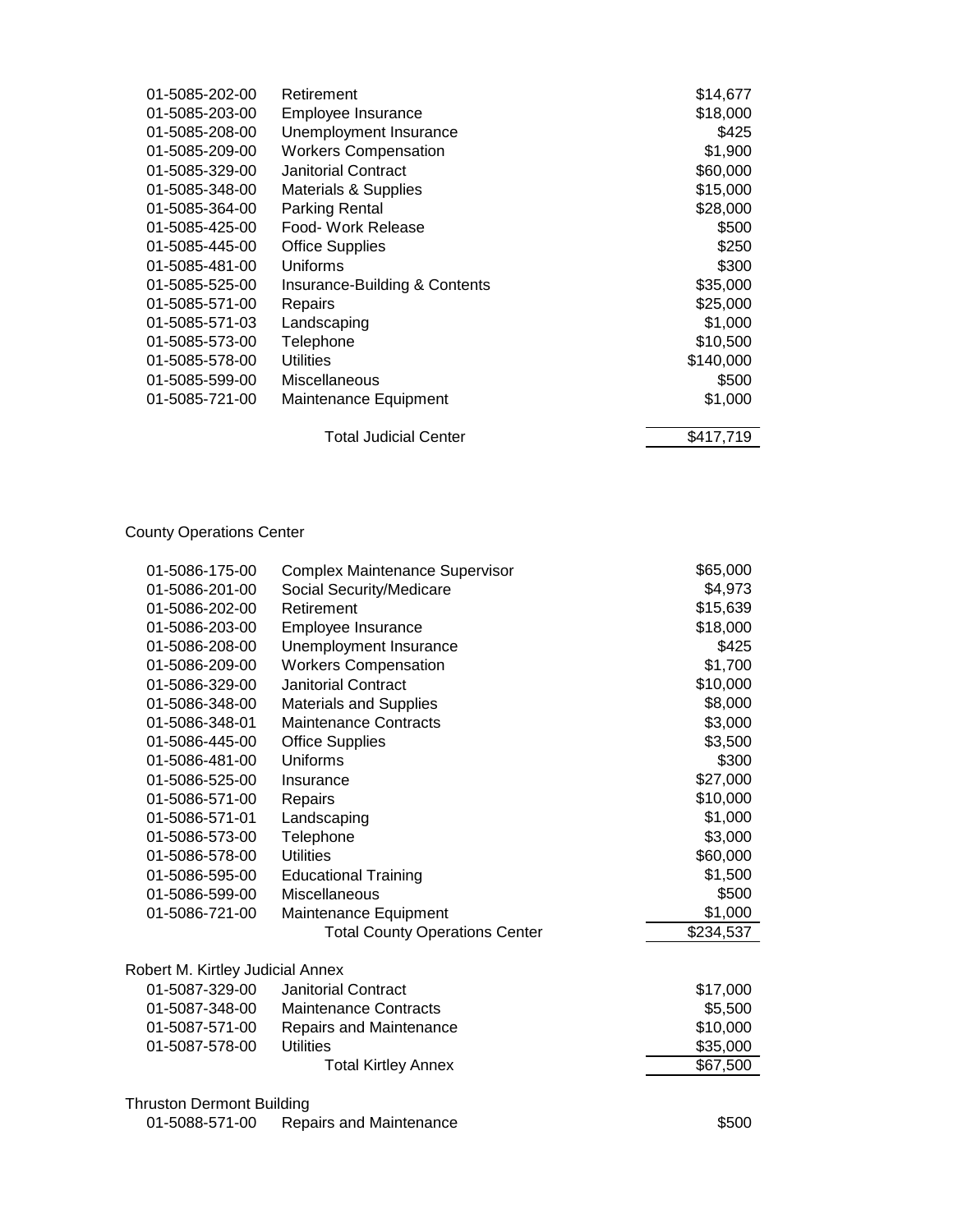| 01-5088-578-00                          | <b>Utilities</b>                       | \$4,000     |
|-----------------------------------------|----------------------------------------|-------------|
|                                         | <b>Total Thruston Dermont Building</b> | \$4,500     |
|                                         |                                        |             |
| <b>WKU-O Building</b><br>01-5089-571-00 | <b>Repairs and Maintenance</b>         | \$1,500     |
|                                         | <b>Total WKU-0 Building</b>            | \$1,500     |
|                                         |                                        |             |
| <b>Schertzinger Building</b>            |                                        |             |
| 01-5090-329-00                          | <b>Janitorial Contract</b>             | \$7,000     |
| 01-5090-571-00                          | Repairs and Maintenance                | \$1,500     |
| 01-5090-578-00                          | <b>Utilities</b>                       | \$8,000     |
|                                         | <b>Total Schertzinger Building</b>     | \$16,500    |
|                                         |                                        |             |
|                                         | <b>Total GENERAL GOVERNMENT</b>        | \$9,577,148 |
| PROTECTION TO PERSONS AND PROPERTY      |                                        |             |
| Juvenile Housing                        |                                        |             |
|                                         |                                        |             |
| 01-5102-399-00                          | Payments for Housing Juveniles         | \$30,000    |
|                                         | <b>Total Juvenile Housing</b>          | \$30,000    |
|                                         |                                        |             |
| <b>Fire Departments</b>                 |                                        |             |
|                                         |                                        |             |
| 01-5120-121-00                          | <b>Fire Department Salaries</b>        | \$1,200,000 |
| 01-5120-178-00                          | Overtime Pay                           | \$520,000   |
| 01-5120-183-00                          | Fireman Incentive                      | \$122,000   |
| 01-5120-201-00                          | Social Security/Medicare               | \$140,913   |
| 01-5120-202-00                          | Retirement                             | \$816,559   |
| 01-5120-203-00                          | Employee Insurance                     | \$500,000   |
| 01-5120-208-00                          | Unemployment Insurance                 | \$5,500     |
| 01-5120-209-00                          | <b>Workers Compensation</b>            | \$55,000    |
| 01-5120-348-00                          | <b>Materials &amp; Supplies</b>        | \$25,000    |
| 01-5120-445-00                          | <b>Office Supplies</b>                 | \$2,500     |
| 01-5120-455-00                          | Fuel & Oil                             | \$45,000    |
| 01-5120-481-00                          | Uniforms                               | \$12,600    |
| 01-5120-495-00                          | <b>Drug Testing</b>                    | \$1,500     |
| 01-5120-525-00                          | Insurance - Bldg & Contents            | \$10,000    |
| 01-5120-535-00                          | Insurance - Vehicle                    | \$70,000    |
| 01-5120-569-00                          | Registrations, Conf., & Training       | \$12,500    |
| 01-5120-573-00                          | Telephone                              | \$7,000     |
| 01-5120-576-00                          | Travel                                 | \$8,000     |
| 01-5120-578-00                          | <b>Utilities</b>                       | \$53,000    |
| 01-5120-578-11                          | Fire Inspector Department              | \$32,500    |
| 01-5120-578-12                          | <b>Volunteer Station Account</b>       | \$15,000    |
| 01-5120-586-00                          | Maintenance - Building                 | \$12,500    |
| 01-5120-588-00                          | Maintenance - Equipment                | \$15,000    |
| 01-5120-592-00                          | Rebuild Trucks & Pumps                 | \$20,000    |
| 01-5120-595-00                          | <b>Educational Training</b>            | \$26,000    |
| 01-5120-599-00                          | Miscellaneous                          | \$1,000     |
| 01-5120-723-00                          | Vehicles                               | \$600,000   |
| 01-5120-723-01                          | Vehicles FY 20/21                      | \$209,000   |
| 01-5120-725-00                          | Office Furniture & Equipment           | \$5,000     |
| 01-5120-739-00                          | Other Equipment                        | \$48,000    |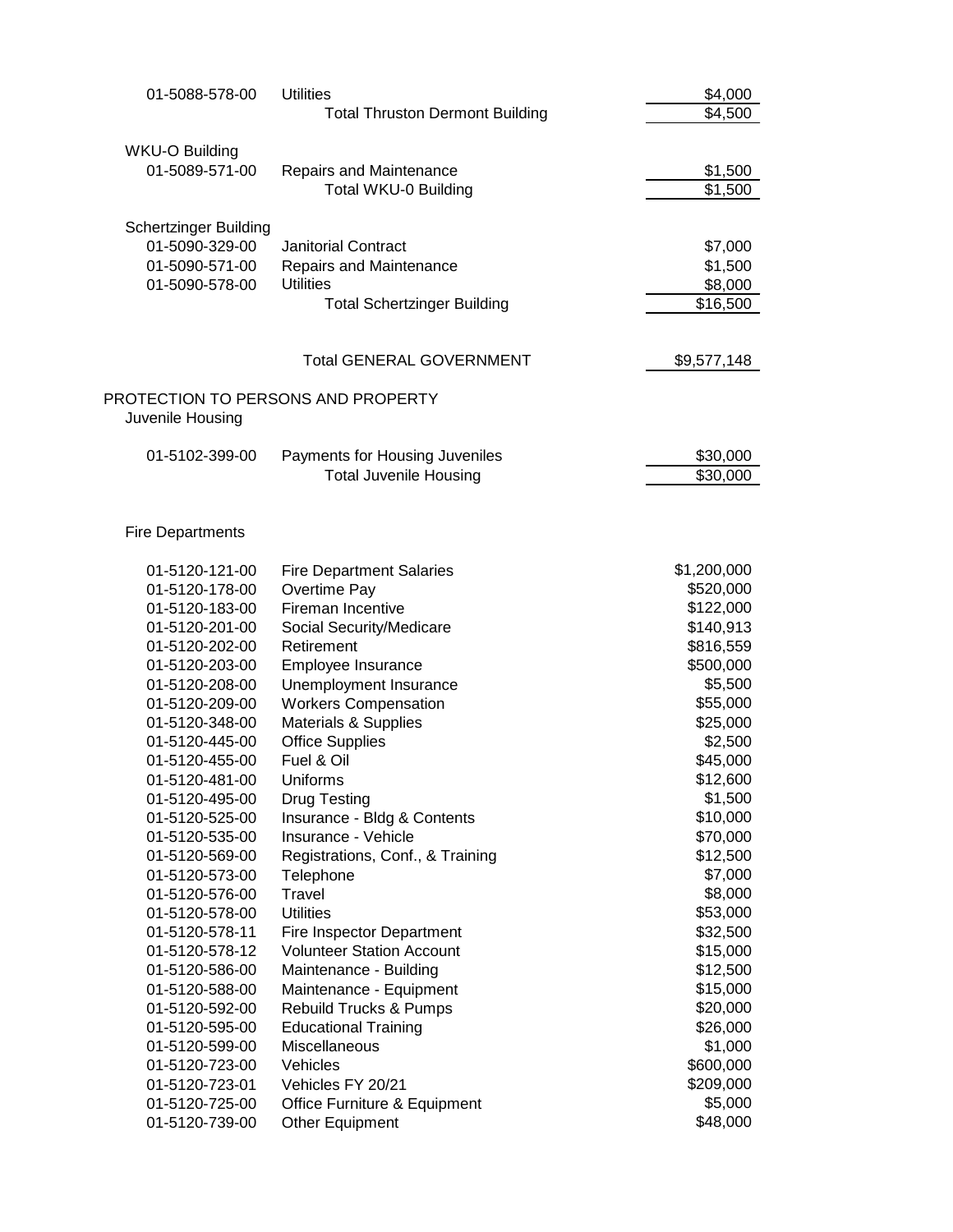Total Fire Departments **\$4,591,072** 

# Emergency Management Agency

| 01-5135-107-00                                                | <b>EMA Director</b>                             | \$61,500    |
|---------------------------------------------------------------|-------------------------------------------------|-------------|
| 01-5135-185-00                                                | <b>Other Salaries</b>                           | \$152,000   |
| 01-5135-201-00                                                | Social Security/Medicare                        | \$16,333    |
| 01-5135-202-00                                                | Retirement                                      | \$57,538    |
| 01-5135-203-00                                                | Employee Insurance                              | \$48,500    |
| 01-5135-208-00                                                | Unemployment Insurance                          | \$500       |
| 01-5135-209-00                                                | <b>Workers Compensation</b>                     | \$2,000     |
| 01-5135-413-00                                                | Data Processing                                 | \$4,000     |
| 01-5135-420-00                                                | <b>Emergency Shelters Supplies and Services</b> | \$103,000   |
| 01-5135-445-00                                                | <b>Office Supplies</b>                          | \$5,000     |
| 01-5135-451-00                                                | Dues & Subscriptions                            | \$800       |
| 01-5135-455-00                                                | Fuel, Oil & Lubricants                          | \$4,000     |
| 01-5135-481-00                                                | Uniforms                                        | \$600       |
| 01-5135-535-00                                                | Insurance - Vehicle                             | \$3,500     |
| 01-5135-548-00                                                | <b>Community Warning</b>                        | \$97,000    |
| 01-5135-548-01                                                | <b>Emergency Operations Center</b>              | \$2,500     |
| 01-5135-548-02                                                | Search and Rescue                               | \$8,000     |
| 01-5135-569-00                                                | Registrations, Conf, & Training                 | \$9,500     |
| 01-5135-569-01                                                | County-wide exercises                           | \$3,500     |
| 01-5135-573-00                                                | Telephone                                       | \$5,200     |
| 01-5135-578-00                                                | Utilities - Siren                               | \$7,800     |
| 01-5135-592-00                                                | Vehicle Maintenance                             | \$3,200     |
| 01-5135-599-00                                                | Miscellaneous                                   | \$100       |
| 01-5135-703-00                                                | Communications                                  | \$10,000    |
| 01-5135-703-02                                                | <b>Homeland Security</b>                        | \$6,000     |
| 01-5135-725-00                                                | <b>Office Equipment</b>                         | \$2,000     |
| 01-5135-739-00                                                | Other Equipment                                 | \$3,325     |
|                                                               | <b>Total Emergency Management Agency</b>        | \$617,396   |
| <b>Ambulance Service</b>                                      |                                                 |             |
| 01-5140-303-00                                                | <b>Ambulance Service</b>                        | \$60,000    |
|                                                               | <b>Total Ambulance Service</b>                  | \$60,000    |
|                                                               |                                                 |             |
| Office of E911                                                |                                                 |             |
| 01-5145-348-00                                                | E911 Expense                                    | \$830,000   |
|                                                               | Total Office of E911                            | \$830,000   |
| <b>Other Governmental Offices</b>                             |                                                 |             |
| 01-5150-513-00                                                | <b>State Forestry</b>                           | \$2,000     |
| 01-5175-903-00                                                | Public Defender - County Support                | \$15,000    |
|                                                               | <b>Total Other Governmental Offices</b>         | \$17,000    |
|                                                               |                                                 |             |
|                                                               | <b>Total Protection to Persons and Property</b> | \$6,145,468 |
| <b>GENERAL HEALTH AND SANITATION</b><br><b>Animal Control</b> |                                                 |             |
| 01-5205-172-00                                                | <b>Animal Control Salaries</b>                  | \$470,000   |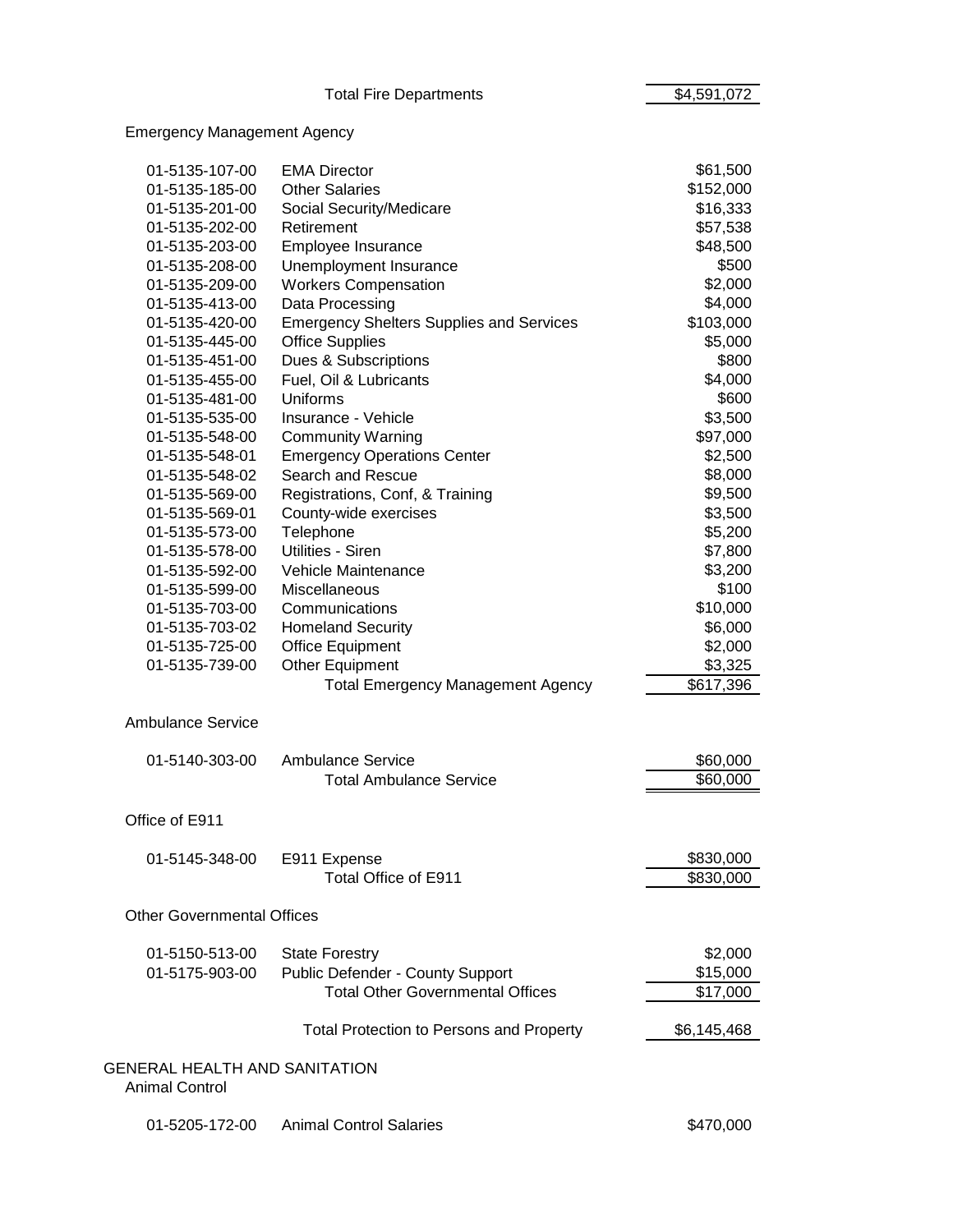| 01-5205-178-00                 | Overtime Pay                                | \$20,000    |
|--------------------------------|---------------------------------------------|-------------|
| 01-5205-185-00                 | On Call Pay Allowance                       | \$8,000     |
| 01-5205-201-00                 | Social Security/Medicare                    | \$38,097    |
| 01-5205-202-00                 | Retirement                                  | \$134,211   |
| 01-5205-203-00                 | Employee Insurance                          | \$100,000   |
| 01-5205-208-00                 | Unemployment Insurance                      | \$1,000     |
| 01-5205-209-00                 | <b>Workers Compensation</b>                 | \$6,000     |
| 01-5205-302-00                 | Advertising                                 | \$5,000     |
| 01-5205-348-00                 | <b>Material &amp; Supplies</b>              | \$15,000    |
| 01-5205-348-01                 | <b>Animal Food</b>                          | \$8,500     |
| 01-5205-403-00                 | <b>Animal Treatment &amp; Tags</b>          | \$135,000   |
| 01-5205-403-01                 | <b>Educational Supplies</b>                 | \$1,000     |
| 01-5205-403-02                 | <b>Employee Vaccinations</b>                | \$2,000     |
| 01-5205-413-00                 | Data Processing Expenses                    | \$1,500     |
| 01-5205-425-00                 | Food- Work Release                          | \$3,000     |
| 01-5205-445-00                 | <b>Office Supplies</b>                      | \$3,000     |
| 01-5205-481-00                 | Uniforms                                    | \$2,000     |
| 01-5205-490-01                 | Other Equipment                             | \$9,500     |
| 01-5205-495-00                 | Drug Testing                                | \$400       |
| 01-5205-535-00                 | Insurance - Vehicle                         | \$3,000     |
| 01-5205-550-00                 | <b>Medical Supplies</b>                     | \$25,000    |
| 01-5205-569-00                 | Registrations, Conf & Training              | \$4,000     |
| 01-5205-573-00                 | Telephone                                   | \$2,000     |
| 01-5205-586-00                 | Maintenance - Building                      | \$15,000    |
| 01-5205-588-00                 | Maintenance - Equipment                     | \$500       |
| 01-5205-592-00                 | Maintenance - Vehicle                       | \$5,000     |
| 01-5205-599-00                 | <b>Miscellaneous</b>                        | \$1,000     |
| 01-5205-741-00                 |                                             |             |
|                                | <b>Capital Projects</b>                     | \$450,000   |
|                                | <b>Total Animal Control</b>                 | \$1,468,708 |
| Soil Conservation              |                                             |             |
| 01-5235-507-00                 | <b>Soil Conservation District</b>           | \$40,000    |
|                                |                                             |             |
|                                | <b>Total Soil Conservation</b>              | \$40,000    |
|                                |                                             |             |
|                                | <b>Total GENERAL HEALTH AND SANITATION</b>  | \$1,508,708 |
|                                |                                             |             |
| <b>SOCIAL SERVICES</b>         |                                             |             |
|                                |                                             |             |
| Senior Citizens Programs       |                                             |             |
| 01-5305-507-02                 | <b>RSVP</b>                                 | \$4,000     |
| 01-5305-507-04                 | <b>Senior Community Center</b>              | \$52,000    |
|                                | <b>Total Senior Citizens Programs</b>       | \$56,000    |
| Services to Children and Youth |                                             |             |
|                                |                                             |             |
| 01-5315-507-01                 | Levy Trust - Girls Inc.                     | \$10,000    |
| 01-5315-507-02                 | Levy Trust - Boys Club                      | \$8,000     |
| 01-5315-507-03                 | Levy Trust - Wendell Foster Center          | \$15,000    |
| 01-5315-507-04                 | Levy Trust - HL Neblett Center              | \$12,000    |
| 01-5315-507-12                 | Mary Kendell Home - Per Diem                | \$40,000    |
| 01-5315-507-13                 | St Joseph Peace Mission - Per diem Juvenile | \$126,000   |
| 01-5315-507-15                 | Levy Trust - YMCA Kids                      | \$5,000     |
| 01-5315-507-18                 | Mentorkids (formerly Quest for Kids)        | \$1,500     |
| 01-5315-507-21                 | Imagination Library                         | \$5,000     |
| 01-5315-507-22                 | <b>Junior Achievement</b>                   | \$10,000    |
|                                |                                             |             |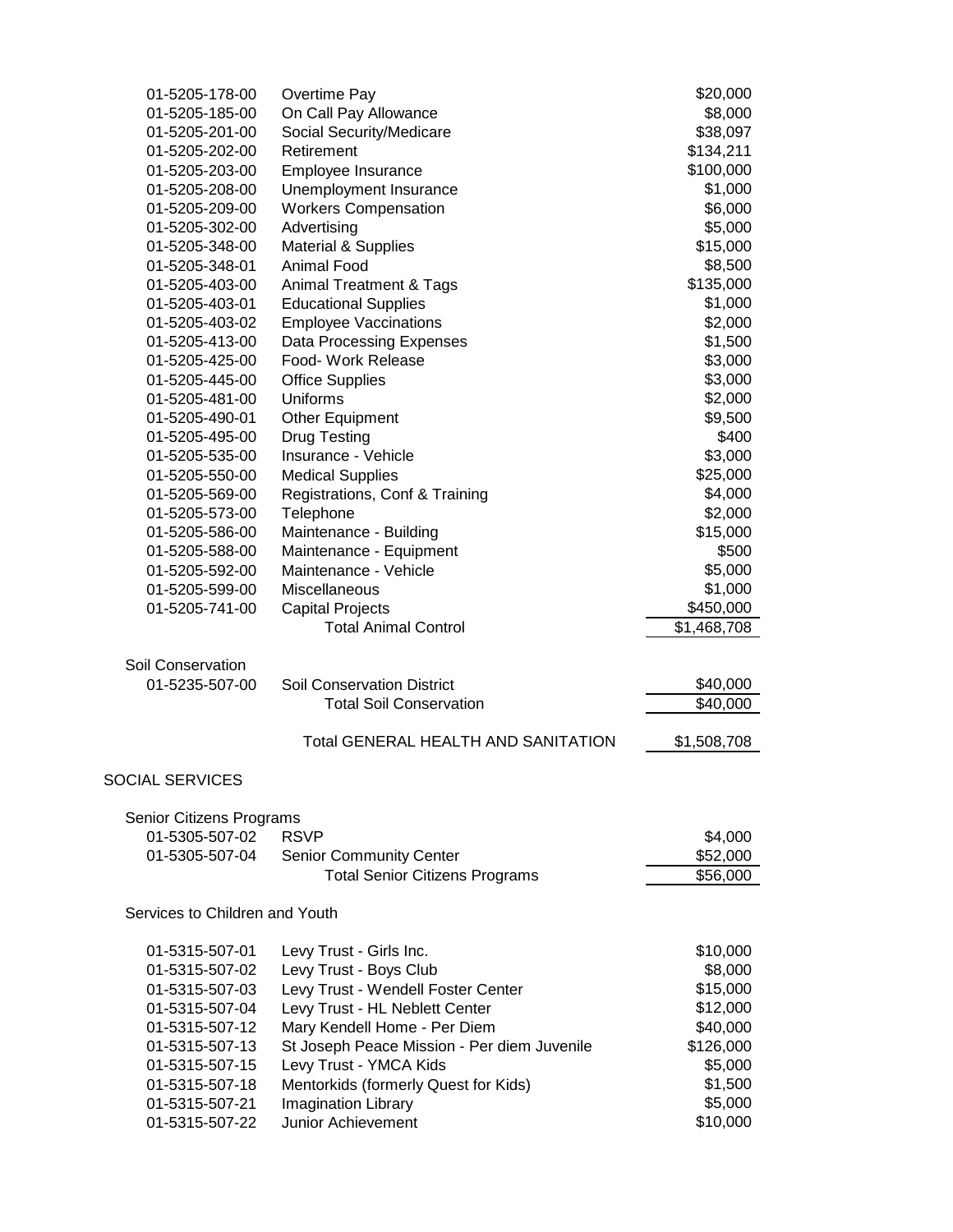| 01-5315-507-23                     | <b>CASA</b>                                 | \$3,000                |
|------------------------------------|---------------------------------------------|------------------------|
|                                    | <b>Total Services to Children and Youth</b> | \$235,500              |
| <b>General Charity and Welfare</b> |                                             |                        |
| 01-5330-507-02                     | New Beginnings                              | \$2,500                |
| 01-5330-507-03                     | Human Relations Commission                  | \$10,000               |
| 01-5330-507-05                     | <b>Community Dental Clinic</b>              | \$15,000               |
| 01-5330-507-06                     | <b>OASIS</b>                                | \$12,000               |
| 01-5330-507-10                     | <b>Boulware Center</b>                      | \$10,000               |
| 01-5330-507-14                     | <b>Tradewater Lower Green River Watch</b>   | \$1,500                |
| 01-5330-507-21                     | <b>Pitino Shelter</b>                       | \$2,500                |
| 01-5330-507-22                     | DC CAP                                      | \$25,000               |
| 01-5330-507-23                     | <b>St. Benedicts Shelter</b>                | \$2,500                |
| 01-5330-507-27                     | <b>Help Office</b>                          | \$5,000                |
| 01-5330-507-28                     | White Flag Events                           | \$4,375                |
|                                    | <b>Total General Charity and Welfare</b>    | \$90,375               |
|                                    |                                             |                        |
| <b>Victims Assistance</b>          |                                             |                        |
| 01-5341-185-00                     | <b>Other Salaries</b>                       | \$35,000               |
| 01-5341-201-00                     | Social Security/Medicare                    | \$2,678                |
| 01-5341-202-00                     | Retirement                                  | \$8,421                |
| 01-5341-208-00                     | Unemployment Insurance                      | \$200                  |
| 01-5341-209-00                     | <b>Workers Compensation</b>                 | \$500                  |
| 01-5341-329-00                     | <b>Janitorial Contract</b>                  | \$1,000                |
| 01-5341-364-00                     | Parking                                     | \$600                  |
| 01-5341-445-00                     | <b>Office Supplies</b>                      | \$1,000<br>\$600       |
| 01-5341-563-00<br>01-5341-569-00   | Postage                                     | \$1,500                |
| 01-5341-573-00                     | Registrations, Conf & Training<br>Telephone | \$1,600                |
| 01-5341-576-00                     | Travel                                      | \$1,500                |
| 01-5341-739-00                     | Other Equipment                             | \$500                  |
|                                    | <b>Total Victims Assistance</b>             | \$55,099               |
|                                    |                                             |                        |
|                                    | <b>Total SOCIAL SERVICES</b>                | \$436,974              |
| <b>RECREATION AND CULTURE</b>      |                                             |                        |
| <b>Recreation and Culture</b>      |                                             |                        |
|                                    |                                             |                        |
| 01-5401-107-00                     | Director - Parks                            | \$88,000               |
| 01-5401-178-00                     | Overtime Pay                                | \$8,000                |
| 01-5401-179-00                     | Part-Time/Seasonal Pay                      | \$195,000              |
| 01-5401-185-00                     | <b>Other Salaries</b>                       | \$280,000              |
| 01-5401-201-00                     | Social Security/Medicare<br>Retirement      | \$43,682               |
| 01-5401-202-00<br>01-5401-203-00   | Employee Insurance                          | \$101,332<br>\$110,000 |
| 01-5401-208-00                     | Unemployment Insurance                      | \$3,500                |
| 01-5401-209-00                     | <b>Workers Compensation</b>                 | \$25,000               |
| 01-5401-302-00                     | Advertising                                 | \$15,000               |
| 01-5401-342-00                     | Parks Grant-County Match                    | \$50,000               |
| 01-5401-348-00                     | Materials & Supplies                        | \$112,000              |
| 01-5401-364-00                     | Rental                                      | \$9,000                |
| 01-5401-399-00                     | <b>Contract Services - Grounds</b>          | \$5,500                |
| 01-5401-399-01                     | <b>Contract Services - Programs</b>         | \$4,000                |
| 01-5401-399-02                     | <b>Contract Services - Other</b>            | \$3,000                |
| 01-5401-455-00                     | Fuel & Oil                                  | \$18,500               |
|                                    |                                             |                        |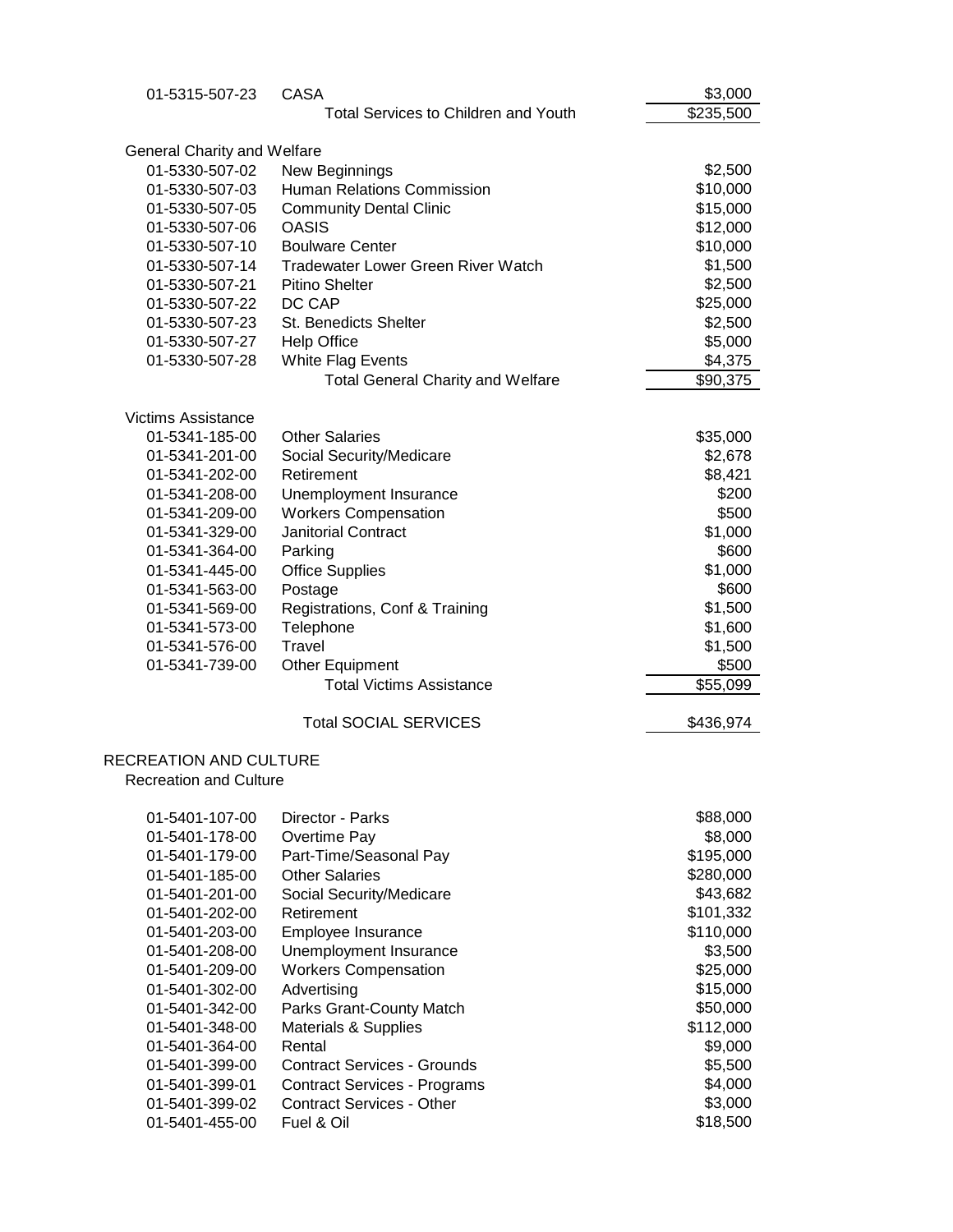| 01-5401-467-00            | <b>Recreation Programs &amp; Supplies</b>        | \$32,000    |
|---------------------------|--------------------------------------------------|-------------|
| 01-5401-481-00            | Uniforms                                         | \$1,500     |
| 01-5401-525-00            | Insurance - Bldg/Contents                        | \$8,000     |
| 01-5401-529-00            | Insurance - Liability                            | \$25,000    |
| 01-5401-535-00            | Insurance - Vehicle                              | \$8,000     |
| 01-5401-571-00            | Renewals & Repairs                               | \$4,000     |
| 01-5401-573-00            | Telephone                                        | \$6,000     |
| 01-5401-576-00            | Travel                                           | \$3,500     |
| 01-5401-578-00            | <b>Utilities</b>                                 | \$120,000   |
| 01-5401-585-00            | Maintenance - Bldg/Grounds                       | \$58,000    |
| 01-5401-585-01            | Landscaping                                      | \$30,000    |
| 01-5401-588-00            | Maintenance - Equipment                          | \$14,000    |
| 01-5401-592-00            | Maintenance - Vehicle                            | \$6,000     |
| 01-5401-594-00            | Safety - Health/First Aid Supplies               | \$5,000     |
| 01-5401-599-00            | <b>Miscellaneous</b>                             | \$500       |
|                           |                                                  |             |
| 01-5401-709-00            | <b>Furniture &amp; Fixtures</b>                  | \$1,000     |
| 01-5401-725-00            | <b>Office Equipment</b>                          | \$1,500     |
| 01-5401-739-00            | Other Equipment                                  | \$47,605    |
| 01-5401-742-00            | <b>Building &amp; Construction</b>               | \$407,500   |
| 01-5401-742-01            | <b>Building &amp; Construction - Playgrounds</b> | \$14,000    |
|                           | <b>Total Parks Department</b>                    | \$1,864,619 |
|                           |                                                  |             |
| <b>Tourist Commission</b> |                                                  |             |
| 01-5420-507-00            | <b>Tourist Commission</b>                        | \$450,000   |
|                           | <b>Total Tourist Commission</b>                  | \$450,000   |
|                           |                                                  |             |
| <b>Cultural Programs</b>  |                                                  |             |
| 01-5425-507-04            | Owensboro Dance Theatre                          | \$2,500     |
| 01-5425-507-06            | <b>Veterans Affairs Committee</b>                | \$1,500     |
| 01-5425-507-12            | <b>Fiscal Court Contributions</b>                | \$65,000    |
| 01-5425-507-14            | <b>Friday After Five</b>                         | \$2,500     |
| 01-5425-507-17            | <b>Western KY Botanical</b>                      | \$12,500    |
| 01-5425-507-18            | Hager Foundation/Green River Asset Coalition     | \$5,000     |
| 01-5425-507-20            | <b>Homeless Council</b>                          | \$5,750     |
| 01-5425-507-24            | Joe Ford Nature Center                           | \$2,000     |
|                           | <b>Total Cultural Programs</b>                   | \$96,750    |
|                           | <b>Total RECREATION AND CULTURE</b>              | \$2,411,369 |
|                           |                                                  |             |
| <b>AIRPORT SERVICES</b>   |                                                  |             |
| Airport                   |                                                  |             |
| 01-6201-507-00            | <b>Airport Operations</b>                        | \$150,000   |
|                           | <b>Total Airport</b>                             | \$150,000   |
|                           |                                                  |             |
|                           | <b>Total AIRPORT SERVICES</b>                    | \$150,000   |
|                           |                                                  |             |
| <b>TRANSPORTATION</b>     |                                                  |             |
| <b>Busing Services</b>    |                                                  |             |
| 01-6301-370-00            | Daviess County School Board - Transportation     | \$300,000   |
|                           | <b>Total Busing Services</b>                     | \$300,000   |
|                           |                                                  |             |
|                           | <b>Total TRANSPORTATION</b>                      | \$300,000   |
|                           |                                                  |             |
|                           |                                                  |             |

 DEBT SERVICE Loan Repayments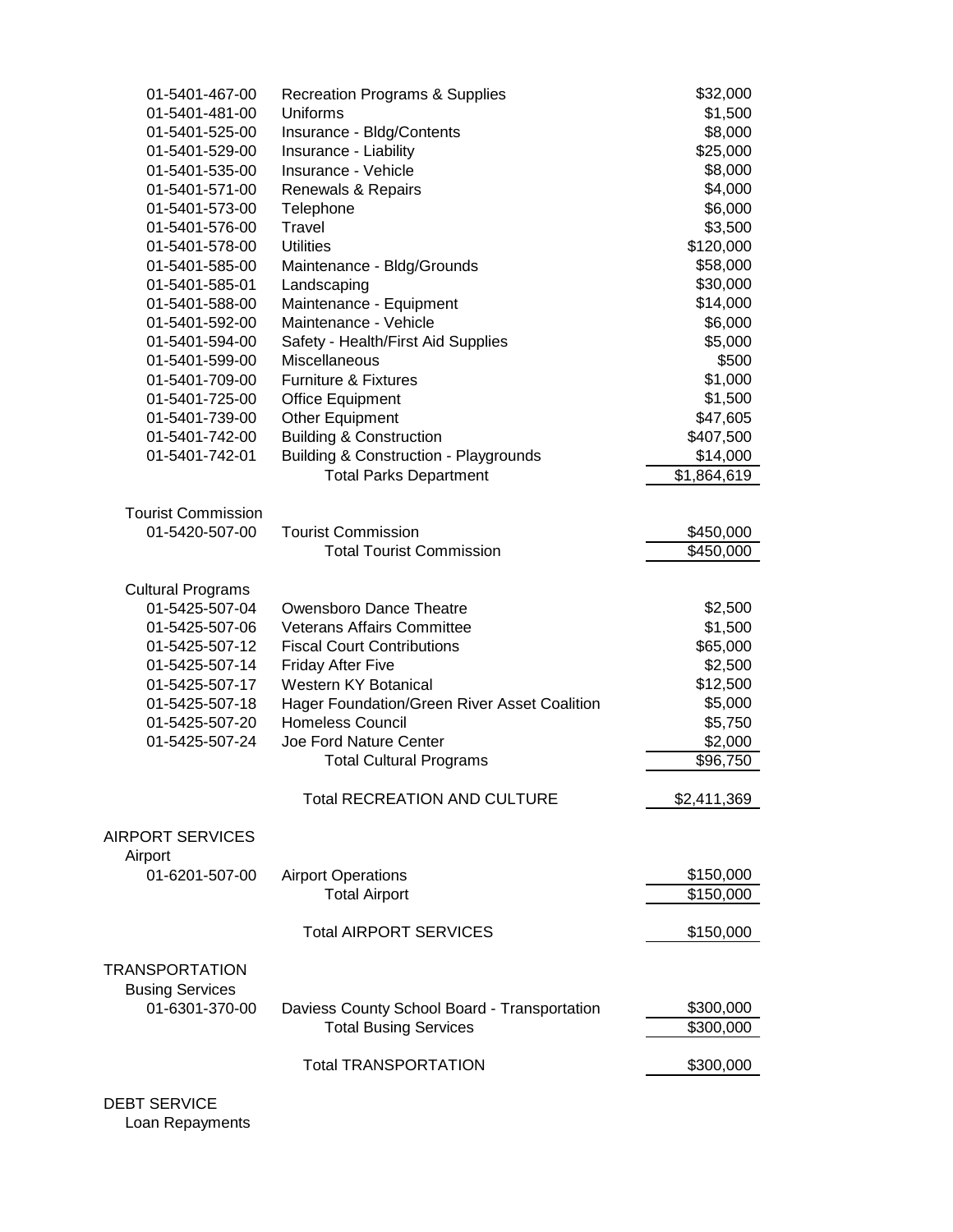| 01-7600-699-00                 | Friendly Village Loan Repayment                                 | \$25,000              |
|--------------------------------|-----------------------------------------------------------------|-----------------------|
|                                | <b>Total Loan Repayments</b>                                    | \$25,000              |
|                                | <b>Total DEBT SERVICE</b>                                       | \$25,000              |
| <b>CAPITAL PROJECTS</b>        |                                                                 |                       |
| <b>Capital Projects</b>        |                                                                 |                       |
| 01-8011-582-00                 | <b>Street Lighting District Flow Thru</b>                       | \$200,000             |
| 01-8011-716-00                 | Property Development/Waterline Extension                        | \$5,000               |
| 01-8099-721-04                 | <b>GIS/GPS Project</b>                                          | \$125,000             |
| 01-8099-721-13                 | Ambulance Grant                                                 | \$10,500              |
| 01-8099-741-22                 | Public Safety Grade Radio System                                | \$1,200,000           |
|                                | <b>Total Capital Projects</b>                                   | \$1,540,500           |
|                                | <b>Total CAPITAL PROJECTS</b>                                   | \$1,540,500           |
| <b>ADMINISTRATION</b>          |                                                                 |                       |
| <b>General Services</b>        |                                                                 |                       |
| 01-9100-185-00                 | Payroll                                                         | \$1,000               |
| 01-9100-307-00                 | <b>Professional Services</b>                                    | \$300,000             |
| 01-9100-318-00                 | <b>Data Processing Services</b>                                 | \$6,000               |
| 01-9100-332-00                 | <b>Legal Fees</b>                                               | \$50,000              |
| 01-9100-333-00                 | Refunds/Reimbursements                                          | \$500                 |
| 01-9100-505-00                 | <b>Chamber of Commerce</b>                                      | \$800                 |
| 01-9100-525-00                 | Insurance - Bldg & Contents                                     | \$10,000              |
| 01-9100-529-00                 | Insurance - Liability                                           | \$170,000             |
| 01-9100-535-00                 | Insurance - Vehicle                                             | \$6,000               |
| 01-9100-539-00                 | <b>Legal Notices</b>                                            | \$30,000              |
| 01-9100-553-00                 | <b>GRADD</b>                                                    | \$57,608              |
| 01-9100-555-00                 | <b>KACO</b>                                                     | \$2,300               |
| 01-9100-563-00                 | Postage - County Offices                                        | \$60,000              |
| 01-9100-585-00                 | Damaged Property - Insurance Reimbursement                      | \$40,000              |
| 01-9100-599-00                 | <b>General Services- Other</b><br><b>Total General Services</b> | \$1,000               |
|                                |                                                                 | $\overline{$}735,208$ |
| Reserve for Budget Transfer    |                                                                 |                       |
|                                | 01-9200-999-00 Reserve for Budget Transfers                     | \$6,897,752           |
|                                | <b>Total Reserve for Budget Transfer</b>                        | \$6,897,752           |
|                                |                                                                 |                       |
| Fringe Benefits - Additional   |                                                                 |                       |
| 01-9400-201-00                 | <b>Social Security</b>                                          | \$500                 |
| 01-9400-202-00                 | Retirement                                                      | \$500                 |
| 01-9400-348-00                 | Employee Assistance Program                                     | \$5,000               |
|                                | <b>Total Fringe Benefits - Additional</b>                       | \$6,000               |
| <b>Other Government Agency</b> |                                                                 |                       |
| 01-9500-572-00                 | Sales and Use Tax                                               | \$15,000              |
| 01-9500-741-01                 | Dept of Juvenile Justice                                        | \$10,000              |
| 01-9500-741-02                 | <b>CDBG Grants</b>                                              | \$10,000              |
| 01-9500-741-05                 | DJJ - ASAP Grant                                                | \$50,000              |
| 01-9500-741-07                 | <b>Emergency Management Grants - WMD</b>                        | \$10,000              |
|                                |                                                                 |                       |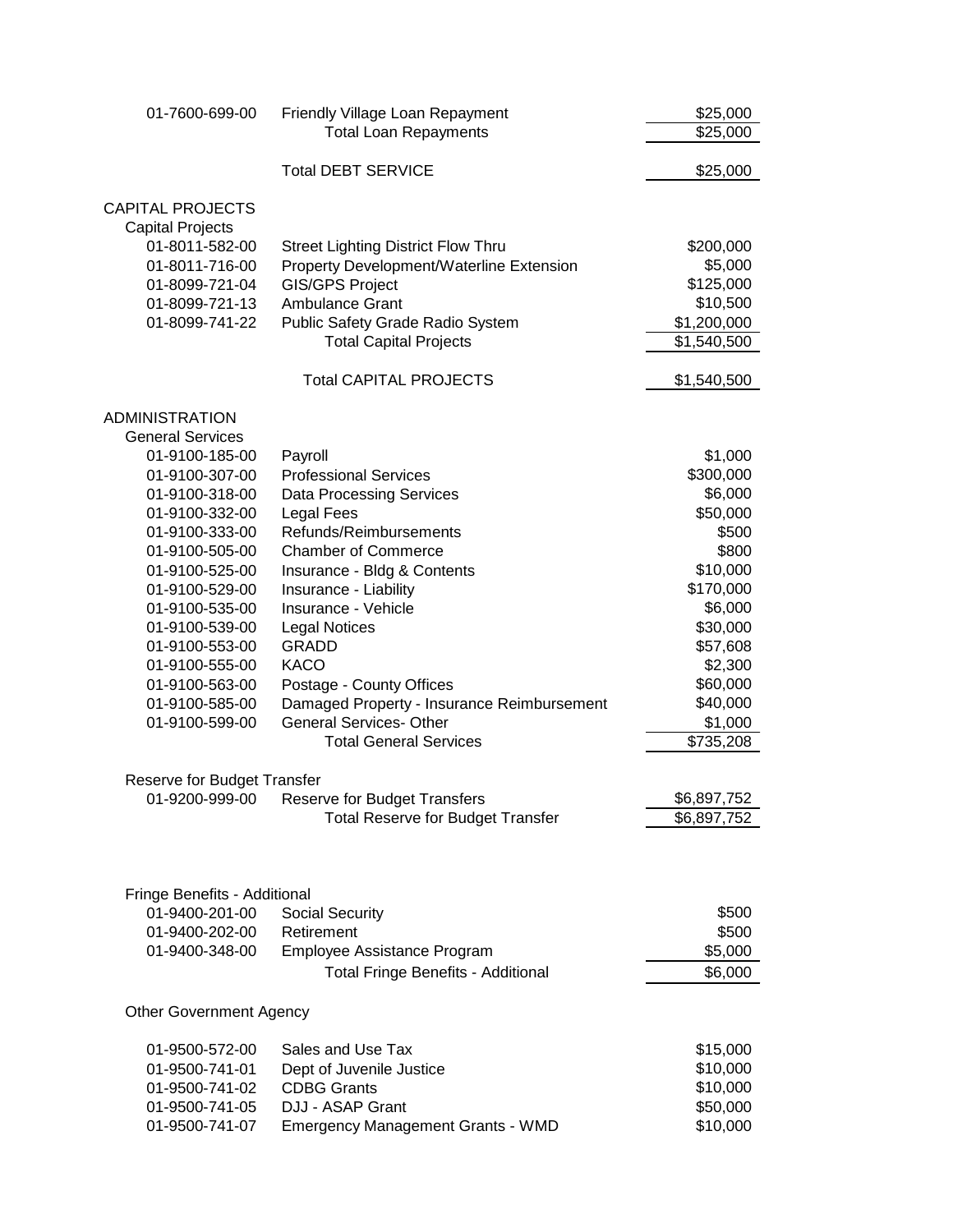| 01-9500-741-11          | <b>CDBG Owensboro Regional Recovery</b>         | \$260,000    |
|-------------------------|-------------------------------------------------|--------------|
| 01-9500-741-16          | FEMA Haz Mitigate Infrastructure Resiliency Exp | \$60,515     |
|                         | <b>Total Other Government Agency</b>            | \$415,515    |
|                         | <b>Total ADMINISTRATION</b>                     | \$8,054,475  |
| <b>Total Expenses</b>   |                                                 | \$30,149,642 |
| 02 - Road & Bridge Fund |                                                 |              |
| <b>Revenues</b>         |                                                 |              |
| 02-4506-000-00          | State Reimbursement/Refund                      | \$430,000    |
| 02-4510-000-00          | <b>Bridge Construction Grants - KY</b>          | \$1,000      |
| 02-4515-000-00          | <b>Energy Recovery</b>                          | \$2,000      |
| 02-4516-000-00          | <b>Truck License Distribution</b>               | \$226,429    |
| 02-4517-000-00          | <b>Drivers License Refund</b>                   | \$10,000     |
| 02-4518-000-00          | County Road Aid                                 | \$1,479,407  |
| 02-4519-000-00          | Municipal Road Aid                              | \$242,667    |
| 02-4731-000-00          | Miscellaneous Revenue                           | \$11,500     |
| 02-4806-000-00          | Interest Income                                 | \$3,500      |
| 02-4901-000-00          | Cash from Prior Fiscal Year                     | \$323,990    |
| 02-4910-000-00          | Transfer In - General Fund                      | \$2,971,777  |
| <b>Total Revenues</b>   |                                                 | \$5,702,270  |
| <b>Expenses</b>         |                                                 |              |
| <b>Road Operations</b>  |                                                 |              |
| 02-6105-178-00          | Overtime Pay                                    | \$35,000     |
| 02-6105-185-00          | <b>Other Salaries</b>                           | \$1,200,000  |
| 02-6105-201-00          | Social Security/Medicare                        | \$94,478     |
| 02-6105-202-00          | Retirement                                      | \$332,833    |
| 02-6105-203-00          | Employee Insurance                              | \$300,000    |
| 02-6105-208-00          | Unemployment Insurance                          | \$3,000      |
| 02-6105-209-00          | <b>Workmen's Compensation</b>                   | \$65,000     |
| 02-6105-311-01          | Contracts - Striping                            | \$20,000     |
| 02-6105-348-00          | Materials & Supplies                            | \$15,000     |
| 02-6105-364-00          | <b>Equipment Rental</b>                         | \$5,000      |
| 02-6105-373-00          | <b>Outside Contractors</b>                      | \$175,000    |
| 02-6105-405-00          | Asphalt - Resurfacing                           | \$679,000    |
| 02-6105-405-01          | Asphalt - Other                                 | \$150,000    |
| 02-6105-405-04          | Road Improvements - State Reimbursement         | \$430,000    |
| 02-6105-405-05          | Road Improvements - Capital Projects            | \$50,000     |
| 02-6105-407-00          | Concrete                                        | \$70,000     |
| 02-6105-409-01          | Rock                                            | \$100,000    |
| 02-6105-413-00          | Data Processing                                 | \$500        |
| 02-6105-421-00          | Lime, Fertilizer, Chemical, and Seed            | \$8,000      |
| 02-6105-427-00          | <b>Garage Supplies</b>                          | \$15,000     |
| 02-6105-431-00          | <b>Construction Materials</b>                   | \$3,000      |
| 02-6105-441-00          | Machinery & Parts                               | \$55,000     |
| 02-6105-443-00          | <b>Motor Vehicle Parts</b>                      | \$50,000     |
| 02-6105-455-00          | Fuel, Oil & Lubricants                          | \$160,000    |
| 02-6105-457-00          | Pipe                                            | \$200,000    |
| 02-6105-469-00          | Signs                                           | \$50,000     |
| 02-6105-471-00          | Salt                                            | \$100,000    |
| 02-6105-473-00          | Sand                                            | \$1,500      |
| 02-6105-475-00          | Tools                                           | \$15,000     |
| 02-6105-477-00          | <b>Structural Steel</b>                         | \$5,000      |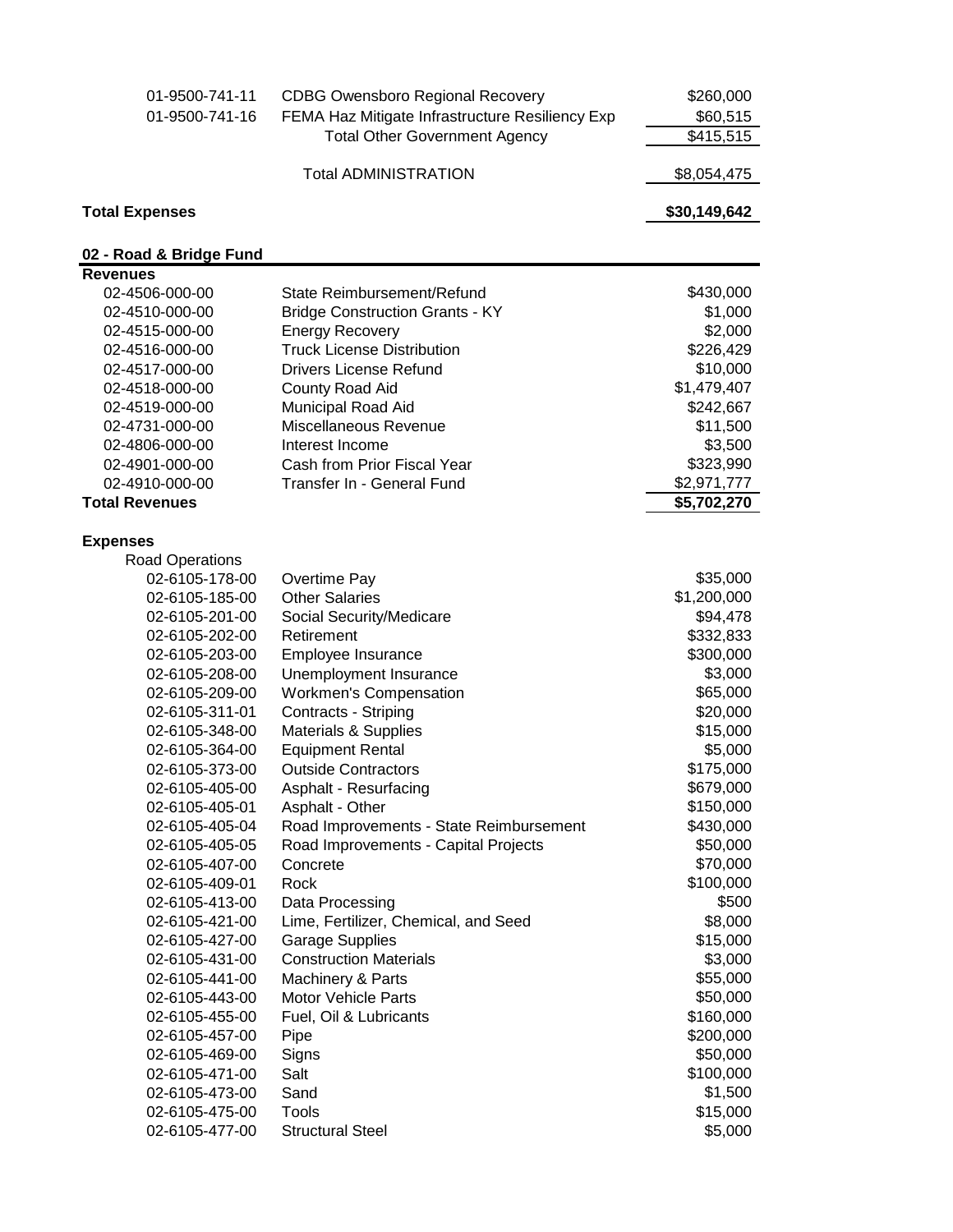| 02-6105-479-00             | Tires & Tubes                        | \$20,000    |
|----------------------------|--------------------------------------|-------------|
| 02-6105-481-00             | Uniforms                             | \$6,000     |
| 02-6105-529-00             | Insurance - Liability                | \$32,000    |
| 02-6105-535-00             | Insurance - Vehicle                  | \$25,000    |
| 02-6105-548-00             | Maintenance - Drainage Projects      | \$50,000    |
| 02-6105-569-00             | Training                             | \$5,000     |
| 02-6105-569-01             | <b>CDL Training</b>                  | \$1,500     |
| 02-6105-573-00             | Telephone                            | \$4,000     |
| 02-6105-588-00             | Maintenance - Equipment              | \$2,000     |
| 02-6105-590-00             | Maintenance - Office Equipment       | \$1,000     |
| 02-6105-591-00             | Maintenance - Radio                  | \$2,000     |
| 02-6105-594-00             | Safety Program                       | \$7,000     |
| 02-6105-599-00             | Miscellaneous                        | \$1,000     |
| 02-6105-705-00             | Data Processing Equipment            | \$1,000     |
| 02-6105-713-00             | <b>Capital Equipment</b>             | \$621,100   |
| 02-6105-725-00             | <b>Office Equipment</b>              | \$3,000     |
|                            | <b>Total Road Operations</b>         | \$5,168,911 |
|                            |                                      |             |
| Engineer<br>02-6103-102-00 | <b>County Engineer</b>               | \$123,000   |
| 02-6103-178-00             | Overtime                             | \$10,000    |
| 02-6103-185-00             | <b>Other Salaries</b>                | \$140,000   |
| 02-6103-201-00             | Social Security/Medicare             | \$20,885    |
| 02-6103-202-00             | Retirement                           | \$73,574    |
| 02-6103-203-00             | Employee Insurance                   | \$50,000    |
| 02-6103-208-00             | Unemployment Insurance               | \$600       |
| 02-6103-209-00             | <b>Workmen's Compensation</b>        | \$1,000     |
| 02-6103-323-00             | <b>Engineering Service Contracts</b> | \$30,000    |
| 02-6103-405-00             | <b>Capital Projects</b>              | \$70,000    |
| 02-6103-413-00             | Data Processing Service              | \$500       |
| 02-6103-475-00             | <b>Field Supplies &amp; Tools</b>    | \$2,000     |
| 02-6103-479-00             | Vehicle Maintenance                  | \$2,000     |
| 02-6103-481-00             | Uniforms                             | \$500       |
| 02-6103-535-00             | Insurance - Vehicle                  | \$1,500     |
| 02-6103-551-00             | Memberships                          | \$300       |
| 02-6103-569-00             | Training                             | \$3,000     |
| 02-6103-573-00             | Telephone                            | \$2.000     |
| 02-6103-705-00             | Data Processing Equipment            | \$1,500     |
|                            | <b>Total Road Engineer</b>           | \$532,359   |
|                            |                                      |             |
| Administration             |                                      |             |
| 02-9100-185-00             | Payroll                              | \$1,000     |
|                            | <b>Total General Services</b>        | \$1,000     |
|                            | <b>Total ADMINISTRATION</b>          | \$1,000     |
| <b>Total Expenses</b>      |                                      | \$5,702,270 |
|                            |                                      |             |
| 03 -- Jail Operations      |                                      |             |

## **Revenues**

03-4502-000-00 Federal Prisoners 600,000 \$1,600,000 \$1,600,000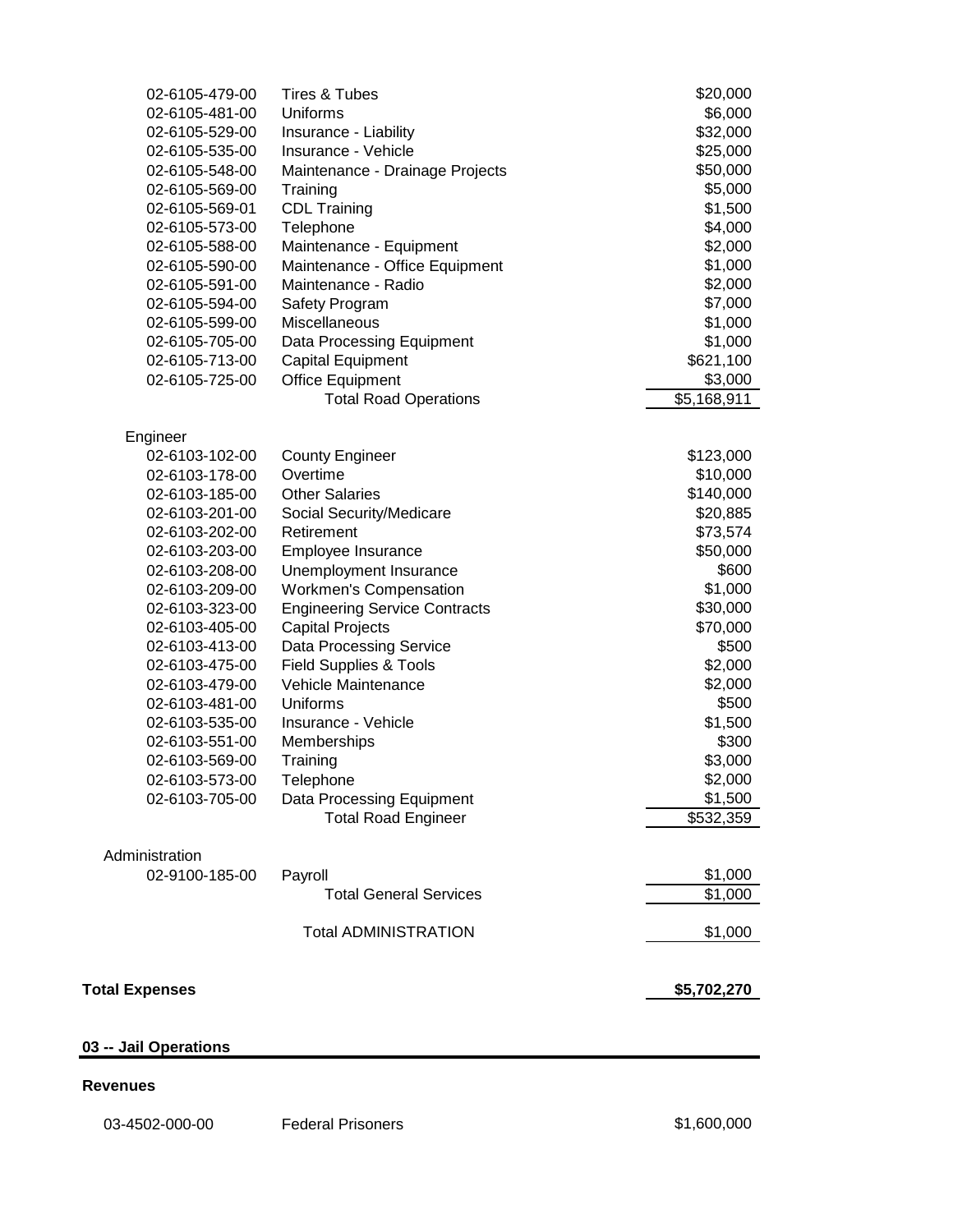| 03-4502-000-02        | Social Security Incentive           | \$19,000    |
|-----------------------|-------------------------------------|-------------|
| 03-4506-000-00        | State Workcrew Reimbursement        | \$80,000    |
| 03-4533-000-00        | KY DOC Bed Allotment                | \$237,664   |
| 03-4534-000-00        | KY DOC Medical Allotment            | \$18,751    |
| 03-4535-000-00        | <b>Court Costs</b>                  | \$25,000    |
| 03-4537-000-02        | <b>State Prisoners</b>              | \$4,000,000 |
| 03-4538-000-00        | <b>DUI Fees</b>                     | \$9,000     |
| 03-4569-000-00        | <b>Local Corrections Assistance</b> | \$61,714    |
| 03-4618-000-00        | Work Release/Home Monitoring Fees   | \$10,000    |
| 03-4680-000-00        | Inmate Fees                         | \$300,000   |
| 03-4702-000-00        | <b>Telephone Commissions</b>        | \$150,000   |
| 03-4702-000-01        | Reimbursements for Transports       | \$125,000   |
| 03-4730-000-00        | <b>SAP Contributions</b>            | \$200,000   |
| 03-4731-000-00        | Miscellaneous                       | \$1,000     |
| 03-4806-000-00        | Interest Income                     | \$5,000     |
| 03-4901-000-00        | Cash from Prior Fiscal Year         | \$500,000   |
| 03-4909-000-01        | Transfer Out - Bond Fund Debt       | (\$369,000) |
| 03-4910-000-00        | Transfer In - General Fund          | \$2,307,966 |
| <b>Total Revenues</b> |                                     | \$9,281,095 |

## **Expenses**

 JAIL OPERATIONS Jail Operations

| 03-5101-101-00 | Jailer                            | \$130,000   |
|----------------|-----------------------------------|-------------|
| 03-5101-103-00 | Deputy Jailers                    | \$2,989,300 |
| 03-5101-178-00 | Overtime Wages                    | \$200,000   |
| 03-5101-179-00 | Part-Time Deputies                | \$119,500   |
| 03-5101-201-00 | Social Security/Medicare          | \$258,600   |
| 03-5101-202-00 | Retirement                        | \$1,347,100 |
| 03-5101-203-00 | Insurance - Health/Life           | \$900,000   |
| 03-5101-208-00 | Insurance - Unemployment          | \$12,320    |
| 03-5101-209-00 | Insurance - Workers Compensation  | \$63,700    |
| 03-5101-332-00 | Legal Fees                        | \$3,000     |
| 03-5101-334-00 | Maintenance                       | \$80,000    |
| 03-5101-346-00 | Pest Control                      | \$6,000     |
| 03-5101-364-00 | Levy Foundation Payment           | \$40,000    |
| 03-5101-423-00 | Food Prep & Serving Supplies      | \$5,000     |
| 03-5101-425-00 | Food                              | \$830,000   |
| 03-5101-445-00 | Supplies - Office/Operations      | \$75,000    |
| 03-5101-445-01 | <b>SAP Expenses</b>               | \$30,000    |
| 03-5101-445-02 | <b>Home Monitoring Fee Costs</b>  | \$1,000     |
| 03-5101-455-00 | Fuel/Oil                          | \$16,000    |
| 03-5101-465-00 | Uniforms/Supplies - Inmates       | \$80,000    |
| 03-5101-481-00 | Uniforms - Staff                  | \$20,000    |
| 03-5101-515-00 | General Welfare - Fitness Program | \$1,000     |
| 03-5101-525-00 | Insurance - Building              | \$40,000    |
| 03-5101-529-00 | Insurance - Liability             | \$30,000    |
| 03-5101-535-00 | Insurance - Vehicle               | \$10,000    |
| 03-5101-549-00 | Medical - Inmates                 | \$1,323,000 |
| 03-5101-551-00 | <b>Association Dues</b>           | \$1,575     |
| 03-5101-569-00 | Training                          | \$10,000    |
| 03-5101-573-00 | Telephone & Pagers                | \$7,000     |
| 03-5101-576-00 | Travel                            | \$8,000     |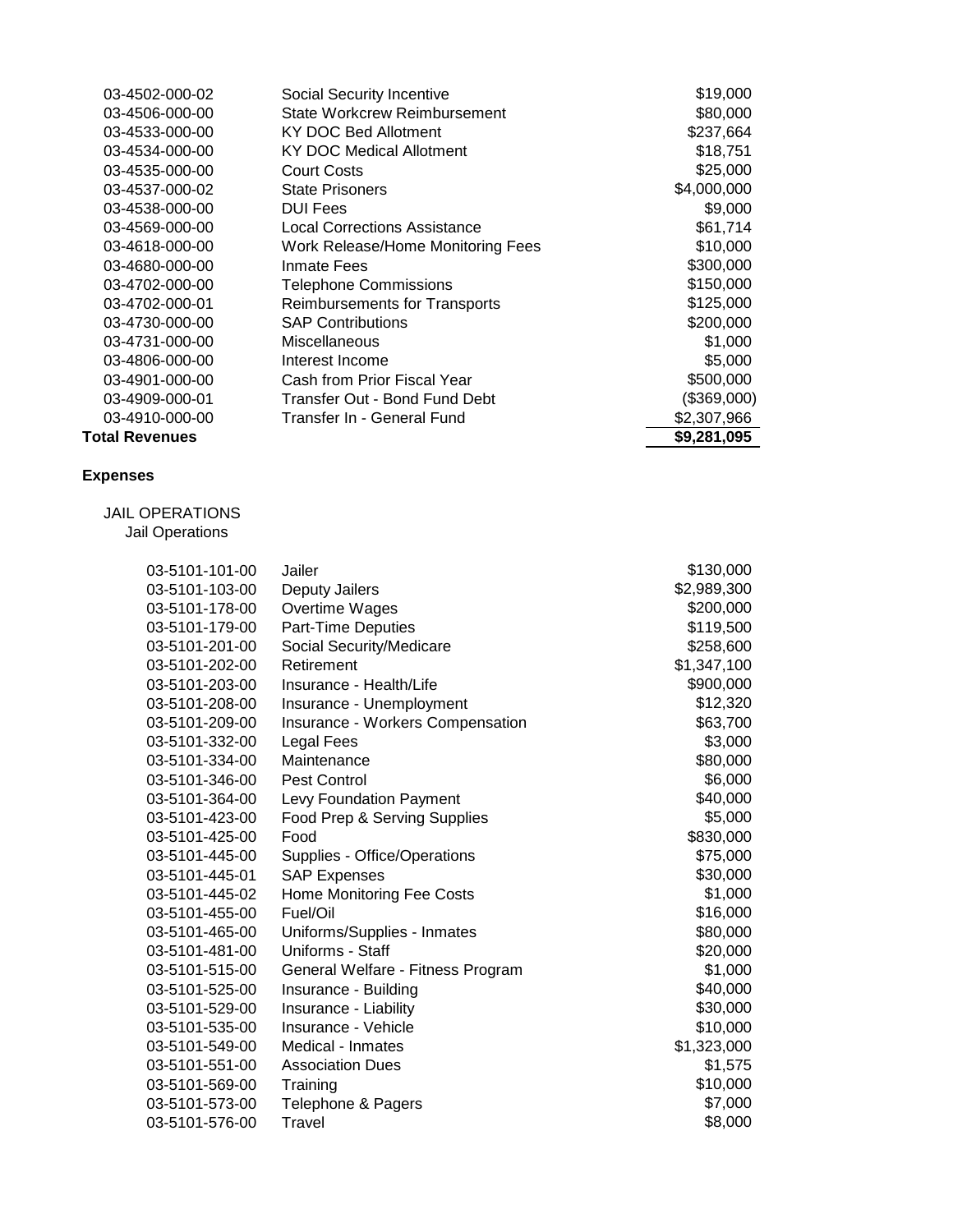| 03-5101-576-01<br>03-5101-578-00<br>03-5101-599-00<br>03-5101-703-00<br>03-5101-705-00<br>03-5101-707-00                                            | Drug Tests/Vaccines - Staff<br><b>Utilities</b><br>Miscellaneous<br>Equipment - Communication<br><b>Equipment - Data Processing</b><br>Equipment - Food Service                       | \$5,000<br>\$475,000<br>\$1,000<br>\$5,000<br>\$7,000<br>\$12,000                                    |
|-----------------------------------------------------------------------------------------------------------------------------------------------------|---------------------------------------------------------------------------------------------------------------------------------------------------------------------------------------|------------------------------------------------------------------------------------------------------|
| 03-5101-717-00<br>03-5101-725-00<br>03-5101-742-00                                                                                                  | Equipment - Law Enforcement<br>Equipment - Other<br>Capital Improvements<br>Total                                                                                                     | \$5,000<br>\$8,000<br>\$100,000<br>\$9,255,095                                                       |
| <b>ADMINISTRATION</b><br><b>General Services</b>                                                                                                    |                                                                                                                                                                                       |                                                                                                      |
| 03-9100-185-00                                                                                                                                      | Payroll<br><b>Total General Services</b>                                                                                                                                              | \$1,000<br>\$1,000                                                                                   |
| Reserve for Budget Transfer<br>03-9200-999-00                                                                                                       | <b>Reserve for Budget Transfers</b><br><b>Total Reserve for Budget Transfer</b>                                                                                                       | \$25,000<br>\$25,000                                                                                 |
|                                                                                                                                                     | <b>Total ADMINISTRATION</b>                                                                                                                                                           | \$26,000                                                                                             |
| <b>Total Expenses</b>                                                                                                                               |                                                                                                                                                                                       | \$9,281,095                                                                                          |
| 04 - Local Government Economic Assistance<br><b>Revenues</b>                                                                                        |                                                                                                                                                                                       |                                                                                                      |
|                                                                                                                                                     |                                                                                                                                                                                       |                                                                                                      |
| 04-4508-000-00<br>04-4527-000-00<br>04-4529-000-00<br>04-4806-000-00<br>04-4901-000-00<br>04-4910-000-00<br>04-4909-000-00<br><b>Total Revenues</b> | <b>LGED Grant</b><br><b>Coal Haul</b><br>Mineral<br>Interest Income<br>Cash from Prior Fiscal Year<br>Transfer In - Gen Fund Cash Flow Adv<br>Transfer Out - Gen Fund Cash Flow Repay | \$200,000<br>\$210,000<br>\$104,665<br>\$1,000<br>\$205,335<br>\$200,000<br>(\$200,000)<br>\$721,000 |
| <b>Expenses</b>                                                                                                                                     |                                                                                                                                                                                       |                                                                                                      |
| Economic Development                                                                                                                                |                                                                                                                                                                                       |                                                                                                      |
| 04-5075-739-00                                                                                                                                      | Other Equipment<br><b>Total Economic Development</b>                                                                                                                                  | \$200,000<br>\$200,000                                                                               |
|                                                                                                                                                     | <b>Total Economic Development</b>                                                                                                                                                     | \$200,000                                                                                            |
| <b>Road Operations</b>                                                                                                                              |                                                                                                                                                                                       |                                                                                                      |
| 04-6105-405-00<br>04-6105-405-01                                                                                                                    | Asphalt - Resurfacing<br>Asphalt - Other<br><b>Total Road Operations</b>                                                                                                              | \$521,000<br>\$0<br>\$521,000                                                                        |
|                                                                                                                                                     | <b>Total Road Operations</b>                                                                                                                                                          | \$521,000                                                                                            |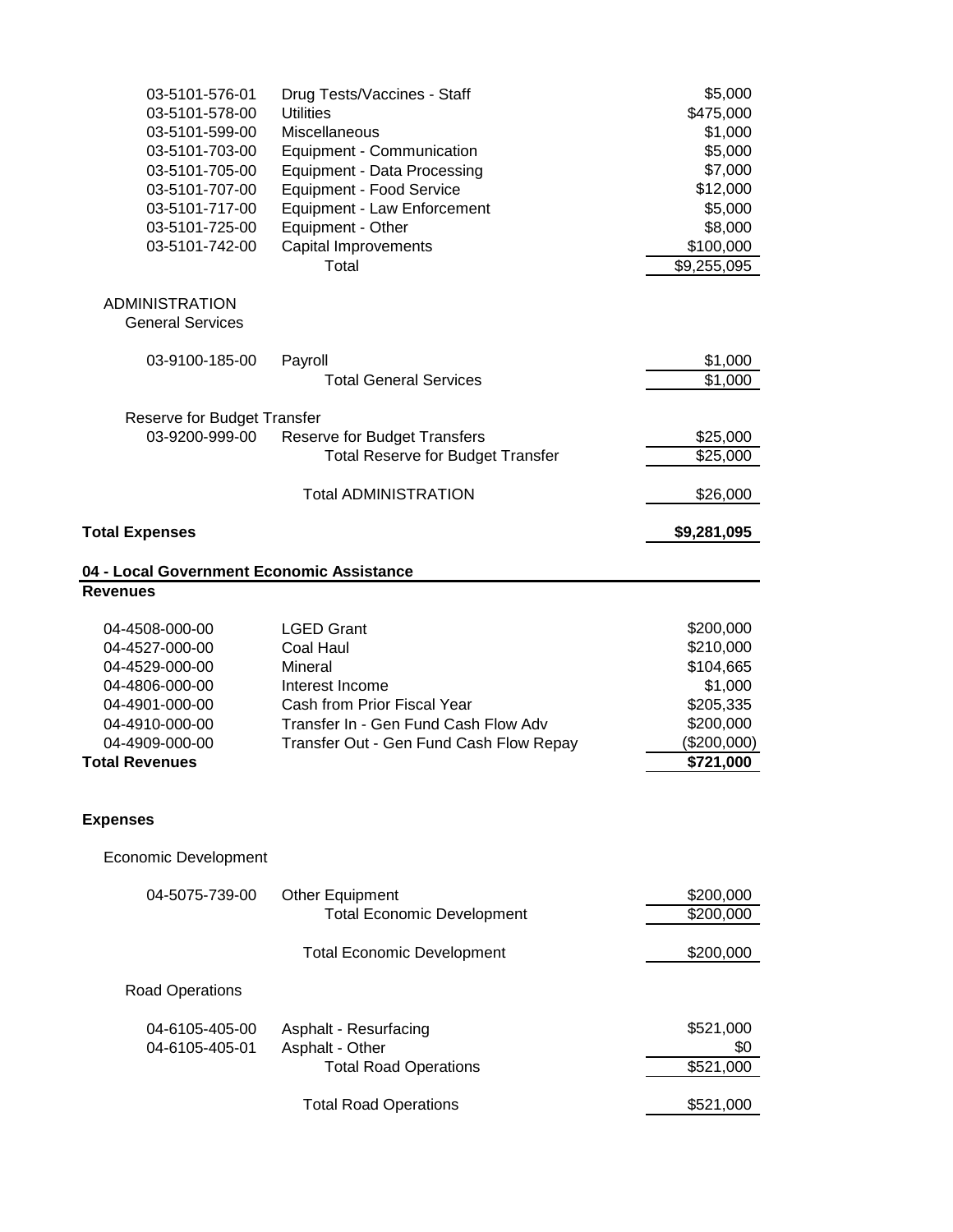**Total Revenues \$1,000,000** 

**Expenses**

**Revenues**

 SOLID WASTE Solid Waste

| Solid Waste                                                                                                                                                                      |                                                                                                                                                                                                                                                                                                                                    |                                                                                                                            |
|----------------------------------------------------------------------------------------------------------------------------------------------------------------------------------|------------------------------------------------------------------------------------------------------------------------------------------------------------------------------------------------------------------------------------------------------------------------------------------------------------------------------------|----------------------------------------------------------------------------------------------------------------------------|
| 05-5212-323-00<br>05-5212-431-00<br>05-5212-716-00<br>05-5212-741-00<br>05-5212-999-00                                                                                           | <b>Engineering Services</b><br>Materials & Supplies<br>Earth Work<br><b>Capital Equipment</b><br>Reserve for Budget Transfers<br><b>Total Solid Waste Construction</b>                                                                                                                                                             | \$100,000<br>\$100,000<br>\$50,000<br>\$700,000<br>\$50,000<br>\$1,000,000                                                 |
|                                                                                                                                                                                  | Total                                                                                                                                                                                                                                                                                                                              | \$1,000,000                                                                                                                |
| <b>Total Expenses</b>                                                                                                                                                            |                                                                                                                                                                                                                                                                                                                                    | \$1,000,000                                                                                                                |
| 15 - Solid Waste Operating Fund                                                                                                                                                  |                                                                                                                                                                                                                                                                                                                                    |                                                                                                                            |
| <b>Revenues</b>                                                                                                                                                                  |                                                                                                                                                                                                                                                                                                                                    |                                                                                                                            |
| 15-4405-000-00<br>15-4506-000-01<br>15-4506-000-02<br>15-4603-000-00<br>15-4603-000-01<br>15-4603-000-02<br>15-4603-000-03<br>15-4510-000-00<br>15-4713-000-00<br>15-4730-000-00 | Off-Sight Waste Management Fee<br><b>Illegal Dump Reimbursement</b><br><b>Litter Abatement Funds</b><br><b>Tipping Fees - West</b><br>Tipping Fees - Transfer Station<br><b>Tipping Fees - East Convenience</b><br>City of Henderson Transfer Station<br><b>State Grants</b><br><b>Recycling Receipts</b><br><b>Other Receipts</b> | \$1,000<br>\$1,000<br>\$70,000<br>\$3,000,000<br>\$6,000,000<br>\$50,000<br>\$426,900<br>\$330,000<br>\$60,000<br>\$20,000 |
| 15-4806-000-00<br>15-4901-000-00<br>15-4909-000-00                                                                                                                               | Interest Income<br>Cash from Prior Fiscal Year<br><b>Transfers Out - Closure/Post Closure</b>                                                                                                                                                                                                                                      | \$70,000<br>\$7,000,000<br>(\$188,000)                                                                                     |
| 15-4909-000-02<br><b>Total Revenues</b>                                                                                                                                          | <b>Transfer Out - Construction Fund</b>                                                                                                                                                                                                                                                                                            | (\$852,000)<br>\$15,988,900                                                                                                |

#### **Total Revenues**

## **Expenses**

| LANDFILL OPERATIONS |  |
|---------------------|--|
| Landfill            |  |

| 15-5210-178-00 Overtime Pay |                                | \$126,500 |
|-----------------------------|--------------------------------|-----------|
|                             | 15-5210-179-00 Temporary Labor | \$92,000  |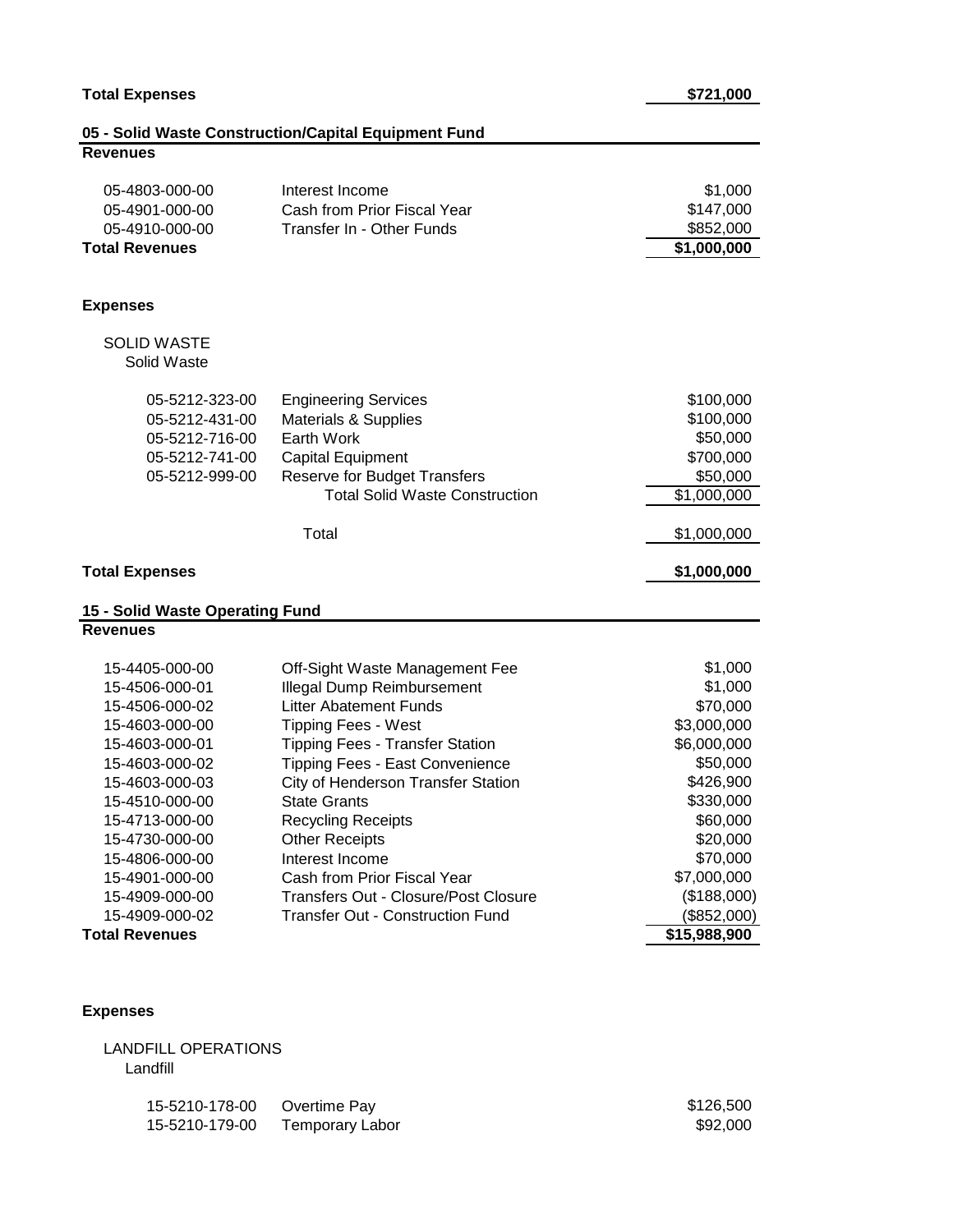| 15-5210-185-00 | <b>Salaries</b>                                         | \$1,060,000 |
|----------------|---------------------------------------------------------|-------------|
| 15-5210-201-00 | Social Security/Medicare                                | \$97,805    |
| 15-5210-202-00 | Retirement                                              | \$319,762   |
| 15-5210-203-00 | Employee Insurance                                      | \$270,000   |
| 15-5210-208-00 | Unemployment Insurance                                  | \$2,350     |
| 15-5210-209-00 | <b>Workmen's Compensation</b>                           | \$40,000    |
| 15-5210-324-00 | Sampling/Monitoring                                     | \$155,000   |
| 15-5210-332-00 | <b>Professional Fees</b>                                | \$90,000    |
| 15-5210-343-00 | <b>Medical Services</b>                                 | \$4,000     |
| 15-5210-346-00 | Pest Control                                            | \$3,000     |
| 15-5210-348-00 | Materials & Supplies                                    | \$15,000    |
| 15-5210-348-01 | Tarps                                                   | \$16,000    |
| 15-5210-348-02 | Safety Equipment                                        | \$2,000     |
| 15-5210-364-00 | <b>Equipment Rental</b>                                 | \$15,000    |
| 15-5210-366-00 | Special Waste Diversion                                 | \$1,500     |
| 15-5210-398-00 | <b>Contract Services - Hauling and Transfer Station</b> | \$800,000   |
| 15-5210-409-00 | Gravel                                                  | \$80,000    |
| 15-5210-413-00 | Data Processing                                         | \$16,000    |
| 15-5210-421-00 | <b>Site Reclamation</b>                                 | \$15,000    |
| 15-5210-421-01 | Lime, Fertilizer, Chemicals, Seed                       | \$15,000    |
| 15-5210-425-00 | <b>Food Work Release</b>                                | \$1,000     |
| 15-5210-441-00 | <b>Machinery and Parts</b>                              | \$5,000     |
| 15-5210-445-00 | <b>Office Supplies</b>                                  | \$7,000     |
| 15-5210-455-00 | Fuel & Oil                                              | \$300,000   |
| 15-5210-475-00 | Tools                                                   | \$20,000    |
| 15-5210-479-00 | <b>Tires &amp; Tubes</b>                                | \$18,000    |
| 15-5210-481-00 | Uniforms                                                | \$12,000    |
| 15-5210-514-00 | Freight & Postage                                       | \$2,500     |
| 15-5210-525-00 | Insurance - Building                                    | \$18,000    |
| 15-5210-529-00 | Insurance - Liability                                   | \$50,000    |
| 15-5210-535-00 | Insurance - Vehicle                                     | \$40,000    |
| 15-5210-539-00 | <b>Legal Notices</b>                                    | \$3,000     |
| 15-5210-539-01 | <b>Environmental Remediation Fee</b>                    | \$500,000   |
| 15-5210-566-00 | Reimbursements                                          | \$1,000     |
| 15-5210-569-00 | Registrations, Conferences & Training                   | \$4,000     |
| 15-5210-573-00 | Telephone                                               | \$10,000    |
| 15-5210-578-00 | <b>Utilities</b>                                        | \$35,000    |
| 15-5210-580-00 | Leachate Disposal                                       | \$75,000    |
| 15-5210-585-00 | Property Maintenance/SW Management                      | \$75,000    |
| 15-5210-586-00 | Maintenance - Building                                  | \$20,000    |
| 15-5210-586-01 | Maintenance - Waste Facilities                          | \$18,000    |
| 15-5210-586-02 | Maintenance - Grounds                                   | \$46,000    |
| 15-5210-588-00 | Maintenance - Equipment                                 | \$532,800   |
| 15-5210-591-00 | Maintenance - Radio                                     | \$1,000     |
| 15-5210-594-00 | <b>Safety Programs</b>                                  | \$1,500     |
| 15-5210-599-00 | Miscellaneous                                           | \$1,000     |
| 15-5210-709-00 | <b>Furniture &amp; Fixtures</b>                         | \$5,000     |
| 15-5210-715-00 | Land                                                    | \$280,000   |
| 15-5210-725-00 | <b>Office Equipment</b>                                 | \$1,500     |
| 15-5210-741-00 | Capital Equipment                                       | \$651,020   |
| 15-5210-742-00 | <b>Building and Construction</b>                        | \$10,000    |
|                | <b>Total Landfill</b>                                   | \$5,980,237 |
|                |                                                         |             |

Transfer Station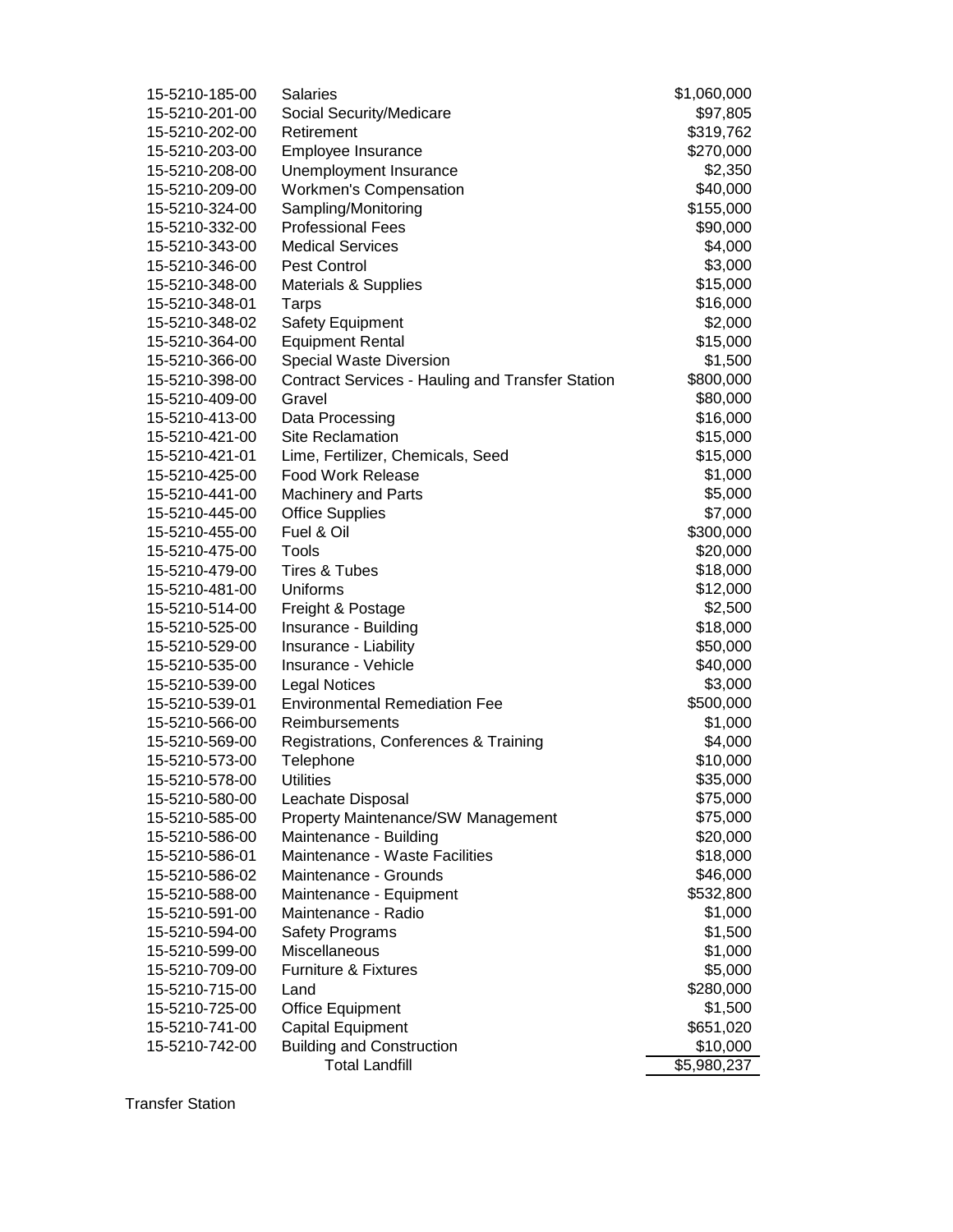| 15-5211-178-00          | Overtime Pay                          | \$200,000    |
|-------------------------|---------------------------------------|--------------|
| 15-5211-179-00          | Part-time/temporary labor             | \$50,000     |
| 15-5211-185-00          | <b>Salaries</b>                       | \$890,000    |
| 15-5211-201-00          | Social Security/Medicare              | \$87,210     |
| 15-5211-202-00          | Retirement                            | \$293,755    |
| 15-5211-203-00          | Employee Insurance                    | \$270,000    |
| 15-5211-208-00          | Unemployment Insurance                | \$1,000      |
| 15-5211-209-00          | <b>Workmen's Compensation</b>         | \$35,000     |
| 15-5211-324-00          | Sampling and Monitoring               | \$1,000      |
| 15-5211-332-00          | <b>Professional Fees</b>              | \$55,000     |
| 15-5211-346-00          | Pest Control                          | \$1,100      |
| 15-5211-348-00          | <b>Materials &amp; Supplies</b>       | \$8,000      |
| 15-5211-348-02          | <b>Safety Equipment</b>               | \$2,000      |
| 15-5211-364-00          | <b>Equipment Rental/Grinding</b>      | \$75,000     |
| 15-5211-366-00          | Special Waste Diversion               | \$2,000      |
| 15-5211-413-00          | Data Processing                       | \$1,400      |
| 15-5211-425-00          | Food- Work Release                    | \$4,000      |
| 15-5211-445-00          | <b>Office Supplies</b>                | \$10,000     |
| 15-5211-455-00          | Fuel & Oil                            | \$300,000    |
| 15-5211-475-00          | Tools                                 | \$5,000      |
| 15-5211-479-00          | Tires & Tubes                         | \$100,000    |
| 15-5211-481-00          | Uniforms                              | \$6,000      |
| 15-5211-495-00          | CDL Program                           | \$1,000      |
| 15-5211-514-00          | Freight & Postage                     | \$500        |
| 15-5211-525-00          | Insurance - Building                  | \$9,000      |
| 15-5211-529-00          | Insurance - Liability                 | \$7,500      |
| 15-5211-535-00          | Insurance - Vehicle                   | \$30,000     |
| 15-5211-539-00          | <b>Legal Notices</b>                  | \$1,000      |
| 15-5211-569-00          | Registrations, Conferences & Training | \$1,000      |
| 15-5211-573-00          | Telephone                             | \$2,000      |
| 15-5211-578-00          | <b>Utilities</b>                      | \$12,980     |
| 15-5211-586-00          | Maintenance - Building                | \$8,000      |
| 15-5211-586-01          | Maintenance - Facilities              | \$8,000      |
| 15-5211-588-00          | Maintenance - Equipment               | \$154,000    |
| 15-5211-591-00          | Maintenance - Radio                   | \$1,000      |
| 15-5211-594-00          | <b>Safety Programs</b>                | \$2,000      |
| 15-5211-725-00          | Other Equipment                       | \$5,000      |
| 15-5211-741-00          | Capital Equipment                     | \$237,000    |
| 15-5211-742-00          | <b>Building &amp; Construction</b>    | \$25,000     |
|                         | <b>Total Transfer Station</b>         | \$2,902,445  |
|                         |                                       |              |
|                         | <b>Total LANDFILL OPERATIONS</b>      | \$8,882,682  |
| <b>ADMINISTRATION</b>   |                                       |              |
| <b>General Services</b> |                                       |              |
| 15-9100-185-00          | Payroll                               | \$1,500      |
| 15-9200-999-00          | Reserve                               | \$7,104,718  |
|                         | <b>Total General Services</b>         | \$7,106,218  |
|                         | <b>Total ADMINISTRATION</b>           | \$7,106,218  |
| <b>Total Expenses</b>   |                                       | \$15,988,900 |
|                         |                                       |              |
| 21 - Bond Sinking Fund  |                                       |              |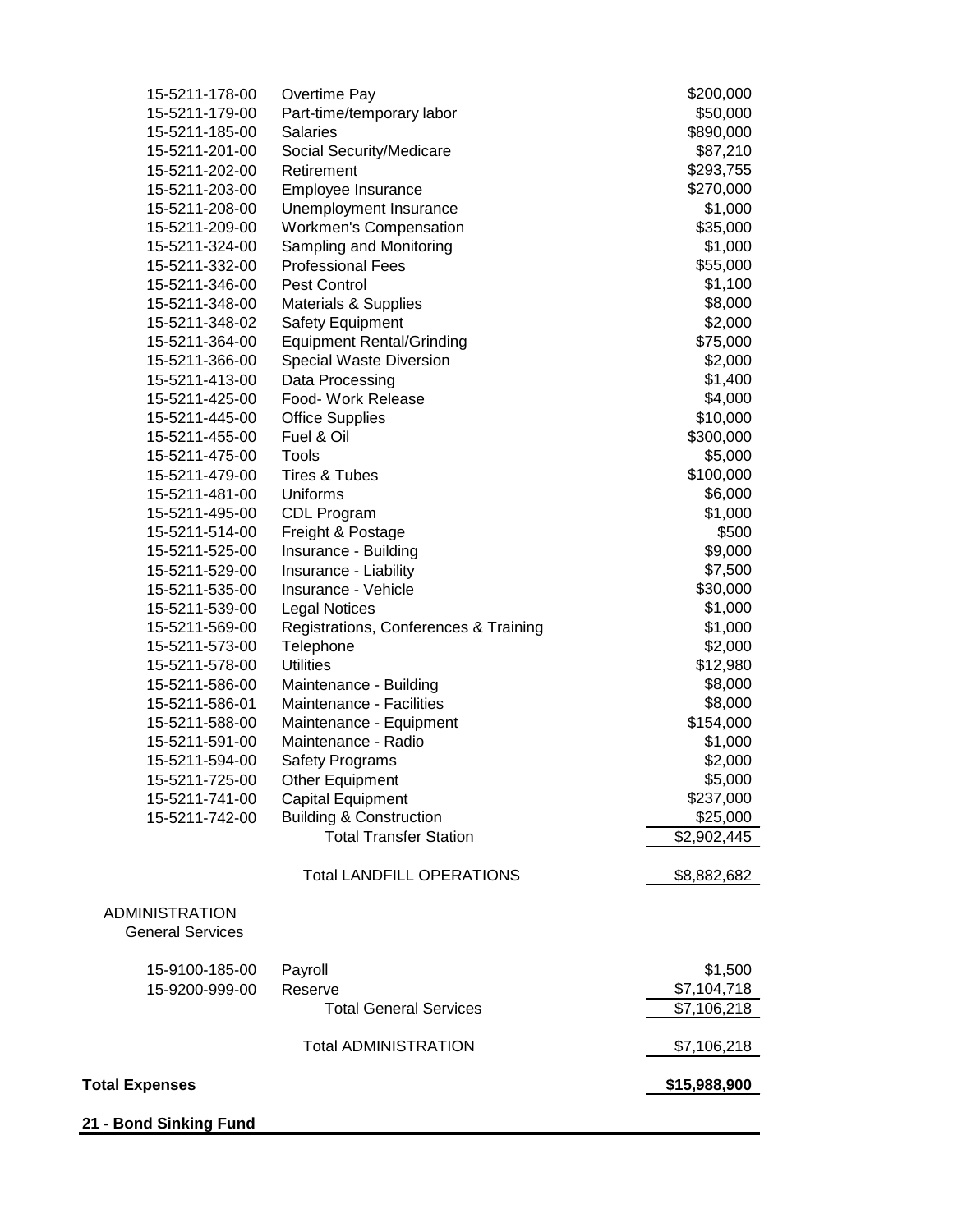## **Revenues**

| 21-4803-000-00        | Interest Income                             | \$1,000     |
|-----------------------|---------------------------------------------|-------------|
| 21-4901-000-00        | <b>Surplus Prior Year</b>                   | \$3,600,000 |
| 21-4910-000-00        | Transfer In - GF Operations Center          | \$116,500   |
| 21-4910-000-01        | Transfers In - Detention Center             | \$369,000   |
| 21-4910-000-02        | Transfers In - GF Tourist Tax               | \$300,000   |
| 21-4910-000-03        | Transfers In - GF Convention Center         | \$2,000,000 |
| 21-4910-000-07        | Transfer In - GF Public Safety Radio System | \$590,000   |
| <b>Total Revenues</b> |                                             | \$6,976,500 |

## **Expenses**

# DEBT SERVICE

Bond Repayments

| 21-7200-602-00                    | <b>Bond Principal - Complex</b>             | \$99,600    |
|-----------------------------------|---------------------------------------------|-------------|
| 21-7200-602-01                    | <b>Bond Principal - Detention Center</b>    | \$315,400   |
| 21-7200-602-02                    | <b>Bond Principal - Tourism</b>             | \$110,000   |
| 21-7200-602-03                    | <b>Bond Principal - Convention Center</b>   | \$4,483,000 |
| 21-7200-602-06                    | Principal - Eco Dev Projects                | \$1,071,900 |
| 21-7200-602-09                    | Bond Principal - Public Safety Radio System | \$520,000   |
| 21-7200-606-00                    | Bond Interest - Complex                     | \$16,900    |
| 21-7200-606-01                    | <b>Bond Interest - Detention Center</b>     | \$53,600    |
| 21-7200-606-02                    | <b>Bond Interest - Tourism</b>              | \$18,600    |
| 21-7200-606-03                    | <b>Bond Interest - Convention Center</b>    | \$217,000   |
| 21-7200-606-09                    | Bond Interest - Public Safety Radio System  | \$70,000    |
|                                   | <b>Total Bond Repayments</b>                | \$6,976,000 |
|                                   | <b>Total DEBT SERVICE</b>                   | \$6,976,000 |
| <b>ADMINISTRATION</b>             |                                             |             |
| <b>General Services</b>           |                                             |             |
| 21-9100-307-00                    | <b>Trustee Fees</b>                         | \$500       |
|                                   | <b>Total General Services</b>               | \$500       |
|                                   | <b>Total ADMINISTRATION</b>                 | \$500       |
| <b>Total Expenses</b>             |                                             | \$6,976,500 |
| 31 - Economic Development Fund    |                                             |             |
|                                   |                                             |             |
| <b>Revenues</b><br>31-4806-000-00 | Interest Income                             | \$4,000     |
| 31-4901-000-00                    | Cash from Prior Fiscal Year                 | \$1,340,000 |
| 31-4910-000-00                    | Transfer In - General Fund                  | \$100,000   |
|                                   |                                             |             |
| <b>Total Revenues</b>             |                                             | \$1,444,000 |
| <b>Expenses</b>                   |                                             |             |

ECONOMIC DEVELOPMENT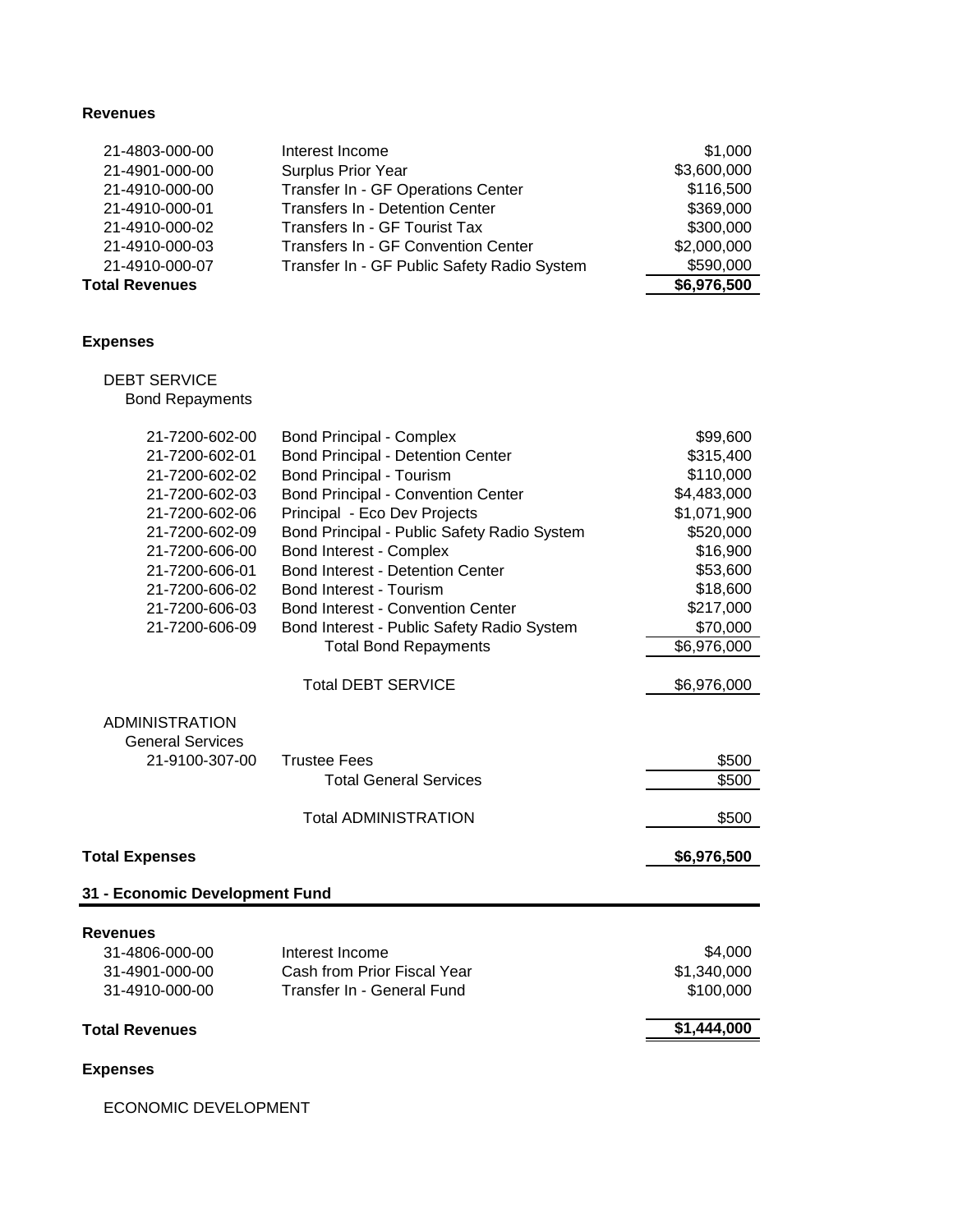| 31-5075-715-00<br>31-5075-716-00<br>31-5075-742-00<br>31-5075-902-00        | Land<br>Land Improvement<br><b>Buildings and Construction</b><br>Payments to Government Agencies                                             | \$650,000<br>\$300,000<br>\$454,000<br>\$40,000                               |
|-----------------------------------------------------------------------------|----------------------------------------------------------------------------------------------------------------------------------------------|-------------------------------------------------------------------------------|
| <b>Total Expenses</b>                                                       |                                                                                                                                              | \$1,444,000                                                                   |
| 75 - Solid Waste Debt Service Fund                                          |                                                                                                                                              |                                                                               |
| <b>Revenues</b>                                                             |                                                                                                                                              |                                                                               |
| 75-4806-000-00<br>75-4901-000-00<br>75-4910-000-00<br><b>Total Revenues</b> | Interest Income<br>Cash from Prior Fiscal Year<br>Transfer In - Operating                                                                    | \$0<br>\$1,000<br>\$0<br>\$1,000                                              |
| <b>Expenses</b>                                                             |                                                                                                                                              |                                                                               |
| <b>DEBT SERVICE</b><br><b>Bond Repayments</b>                               |                                                                                                                                              |                                                                               |
| 75-7401-601-01<br>75-7401-605-01                                            | <b>Bond Principal</b><br><b>Bond Interest</b><br><b>Total Bond Repayments</b>                                                                | \$1,000<br>\$1,000                                                            |
|                                                                             | <b>Total DEBT SERVICE</b>                                                                                                                    | \$1,000                                                                       |
| <b>Total Expenses</b>                                                       |                                                                                                                                              | \$1,000                                                                       |
| 76 - Solid Waste Closure                                                    |                                                                                                                                              |                                                                               |
| <b>Revenues</b>                                                             |                                                                                                                                              |                                                                               |
| 76-4801-000-00<br>76-4901-000-00<br>76-4910-000-00<br><b>Total Revenues</b> | Interest Income<br>Cash from Prior Fiscal Year<br>Transfers In - Operating Fund                                                              | \$40,000<br>\$4,200,000<br>\$158,000<br>\$4,398,000                           |
| <b>Expenses</b>                                                             |                                                                                                                                              |                                                                               |
| <b>SOLID WASTE</b><br>Solid Waste                                           |                                                                                                                                              |                                                                               |
| 76-5212-323-00<br>76-5212-421-00<br>76-5212-421-01<br>76-5212-716-00        | <b>Engineering Services</b><br><b>Site Reclamation</b><br>Methane Management<br>Earth Work<br><b>Total Solid Waste Construction</b><br>Total | \$100,000<br>\$25,000<br>\$550,000<br>\$350,000<br>\$1,025,000<br>\$1,025,000 |
|                                                                             |                                                                                                                                              |                                                                               |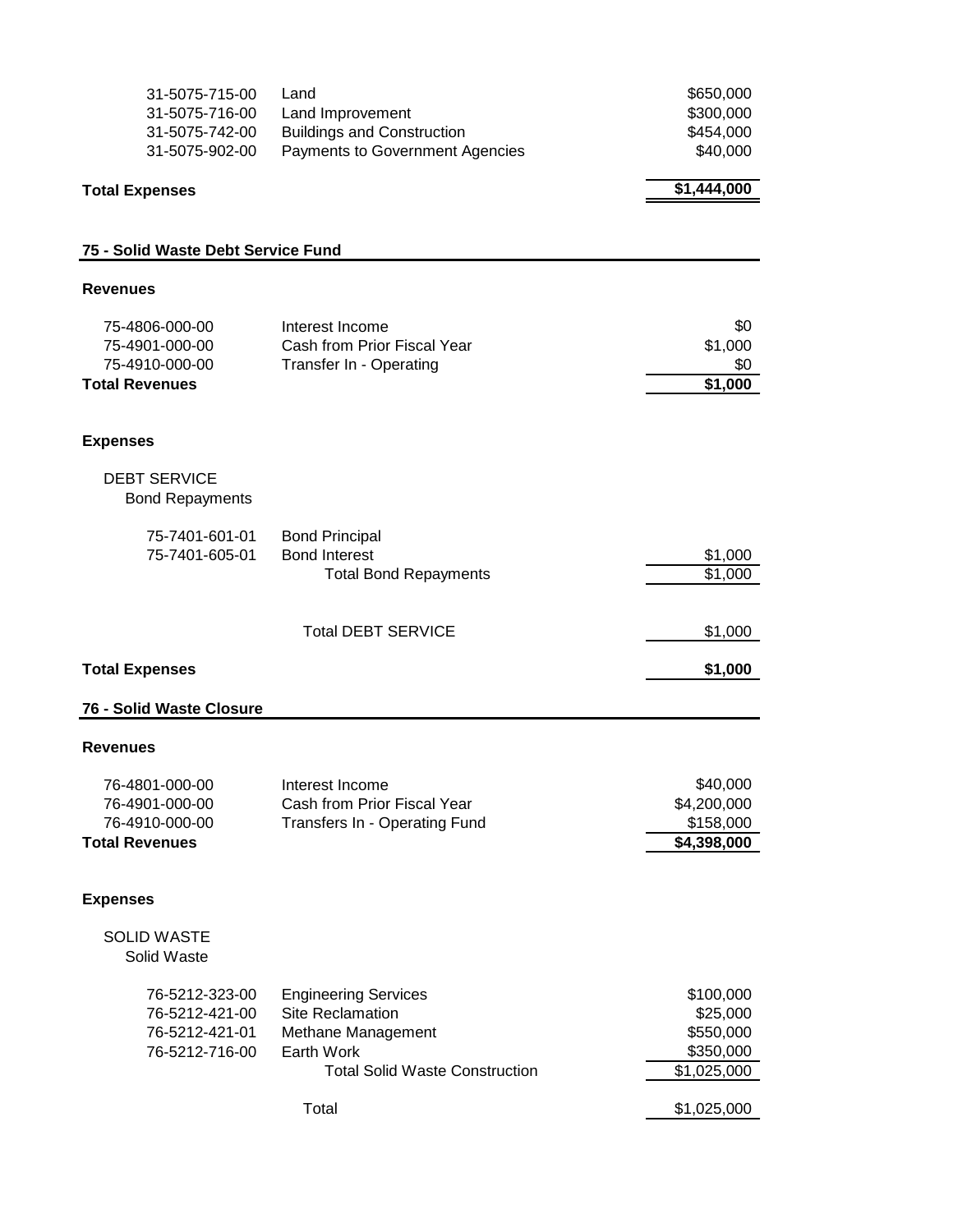## ADMINISTRATION Reserve for Budget Transfer

| 76-9200-999-00                                                              | <b>Reserve For Transfers</b><br><b>Total Reserve for Budget Transfer</b>        | \$3,373,000<br>\$3,373,000                                     |
|-----------------------------------------------------------------------------|---------------------------------------------------------------------------------|----------------------------------------------------------------|
|                                                                             | <b>Total ADMINISTRATION</b>                                                     | \$3,373,000                                                    |
| <b>Total Expenses</b>                                                       |                                                                                 | \$4,398,000                                                    |
| 77 - Solid Waste Post-Closure                                               |                                                                                 |                                                                |
| <b>Revenues</b>                                                             |                                                                                 |                                                                |
| 77-4801-000-00<br>77-4901-000-00<br>77-4910-000-00<br><b>Total Revenues</b> | Interest Income<br>Cash from Prior Fiscal Year<br>Transfers In - Operating Fund | \$30,000<br>\$3,150,000<br>\$30,000<br>$\overline{$3,210,000}$ |
| <b>Expenses</b>                                                             |                                                                                 |                                                                |
| <b>ADMINISTRATION</b><br>Reserve for Budget Transfer                        |                                                                                 |                                                                |
| 77-9200-999-00                                                              | <b>Reserve For Transfers</b><br><b>Total Reserve for Budget Transfer</b>        | \$3,210,000<br>\$3,210,000                                     |
|                                                                             | <b>Total ADMINISTRATION</b>                                                     | \$3,210,000                                                    |
| <b>Total Expenses</b>                                                       |                                                                                 | \$3,210,000                                                    |
| 78 - Daviess County Health Insurance Fund                                   |                                                                                 |                                                                |
| <b>Revenues</b>                                                             |                                                                                 |                                                                |
| 78-4726-000-00<br>78-4801-000-00<br>78-4901-000-00<br><b>Total Revenues</b> | DC HEALTH INSURANCE<br>Interest Income<br>Cash From Prior Fiscal Year           | \$1,000<br>\$100<br>\$300,000<br>\$301,100                     |
| <b>Expenses</b>                                                             |                                                                                 |                                                                |
| <b>HEALTH INSURANCE</b><br><b>Employee Benefit Programs</b>                 |                                                                                 |                                                                |
| 78-5232-203-00                                                              | <b>Employee Benefit Programs</b><br><b>Total Employee Benefit Programs</b>      | \$301,100<br>\$301,100                                         |
|                                                                             | <b>Total HEALTH INSURANCE</b>                                                   | \$301,100                                                      |
| <b>Total Expenses</b>                                                       |                                                                                 | \$301,100                                                      |